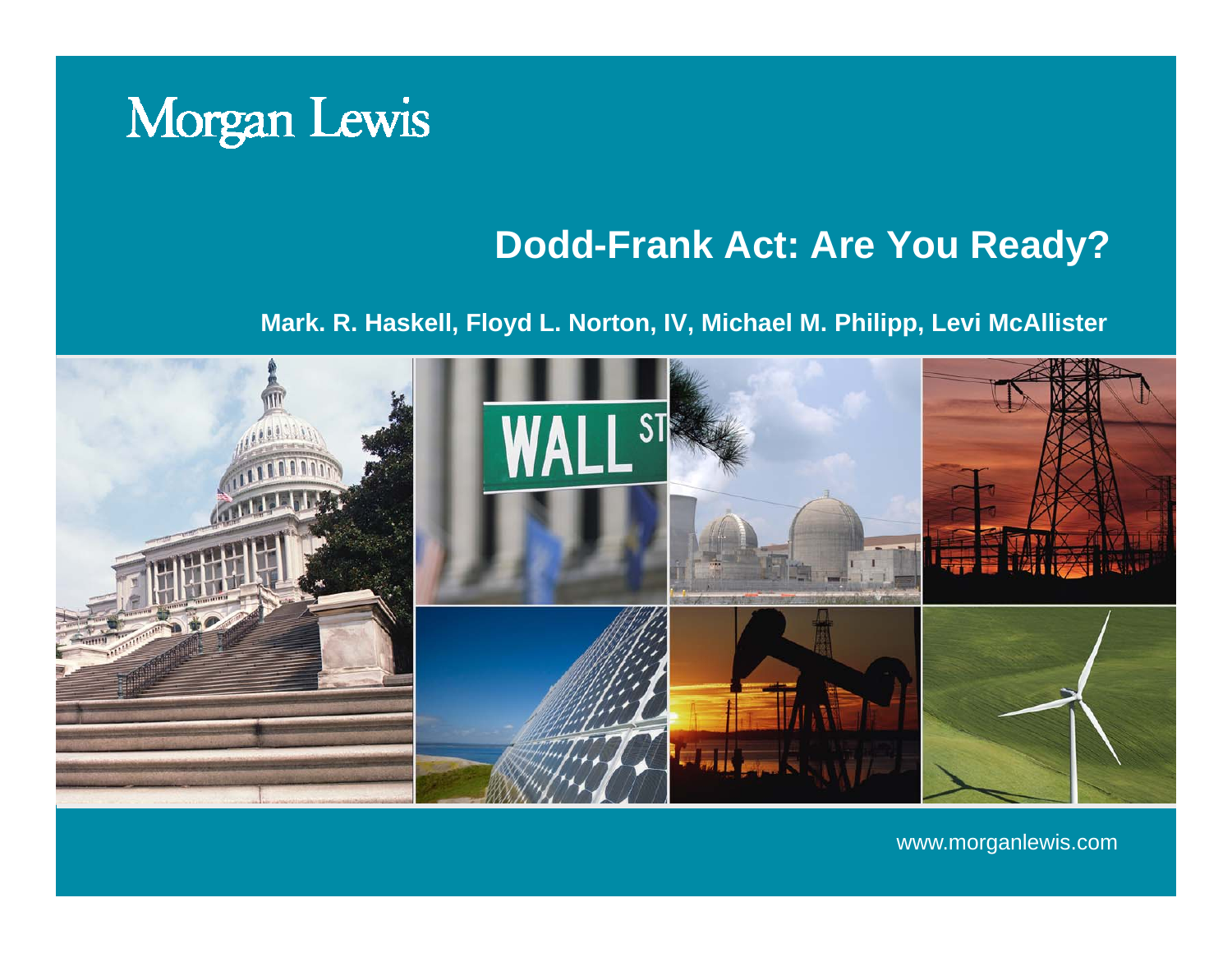### **Dodd-Frank Act: Are You Ready**

- $\bullet$ The audio will remain quiet until we begin. We will give periodic stand-bys until we are ready to begin at 1:00 p.m. (ET).
	- • Audio is available via **Audio Broadcast**; you will hear the audio through your computer speakers. Please do **NOT** close the Audio Broadcast window.
		- **Make sure your speakers are ON and UNMUTED**
		- **Make sure your volume is turned up for the event**
- $\bullet$ ONLY for attendees that are not able to hear audio through their computer speakers, you may join the teleconference. To do this, please:
	- •Close the Audio Broadcast window.
	- Click on the REQUEST button on the Participants panel on the rightside of your screen to retrieve dial-in information.
	- Tech Support: If you are experiencing issues with your audio broadcasting, please call 866-779-3239.
		- This event is listen only. Please use the Q&A tab to communicate with the presenters

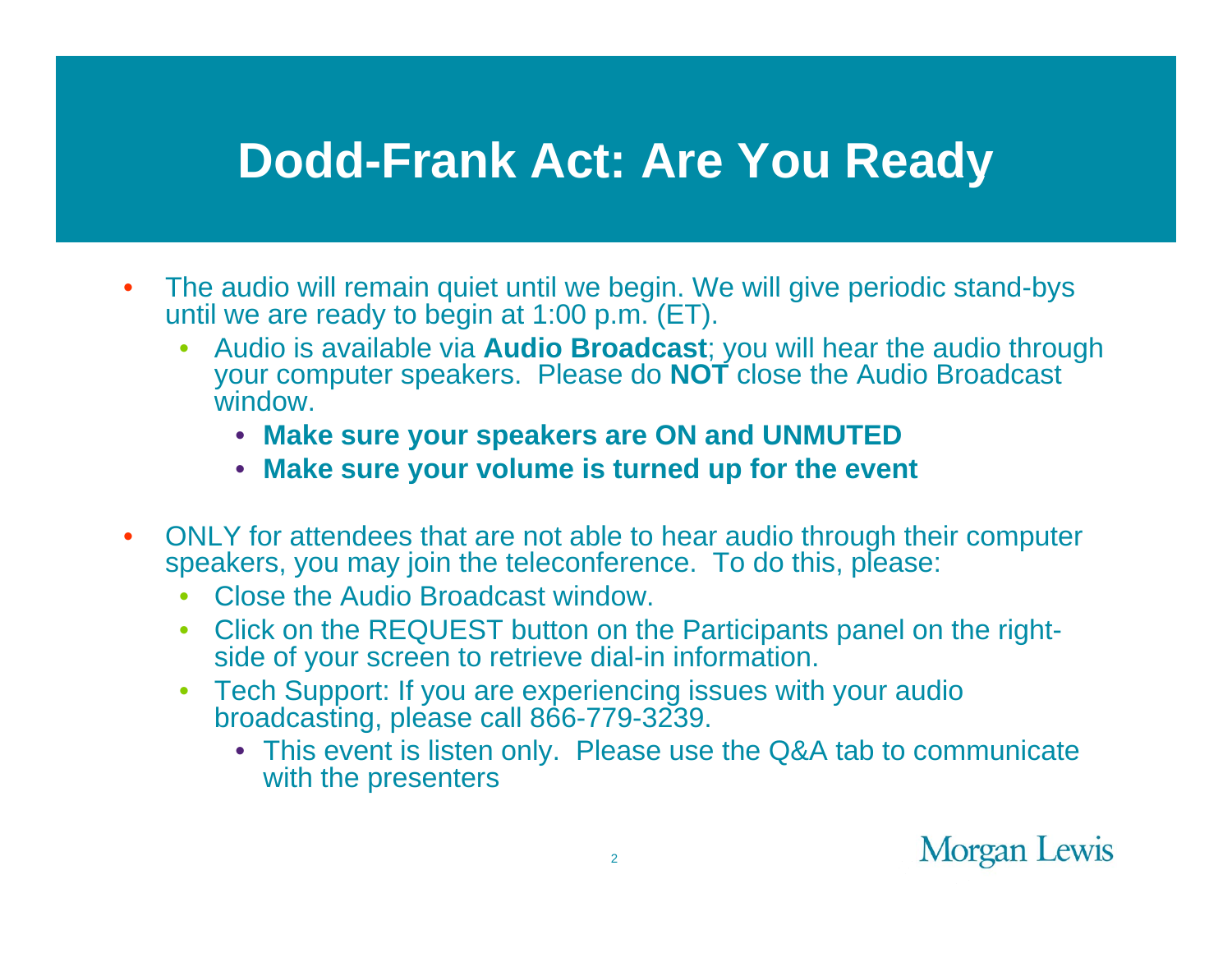#### **Purpose of Presentation**

- Explore the CFTC's definitions of Swap, Swap Dealer, and Major Swap Participant;
- Provide guidance regarding how an entity can apply the CFTC's definitions;
- Analyze the implications of the Dodd-Frank Act on "endusers";
- Provide an overview of steps an end-user should take to comply with or prepare to comply with the Dodd-Frank Act; and
- Discuss open issues of relevance to energy market participants

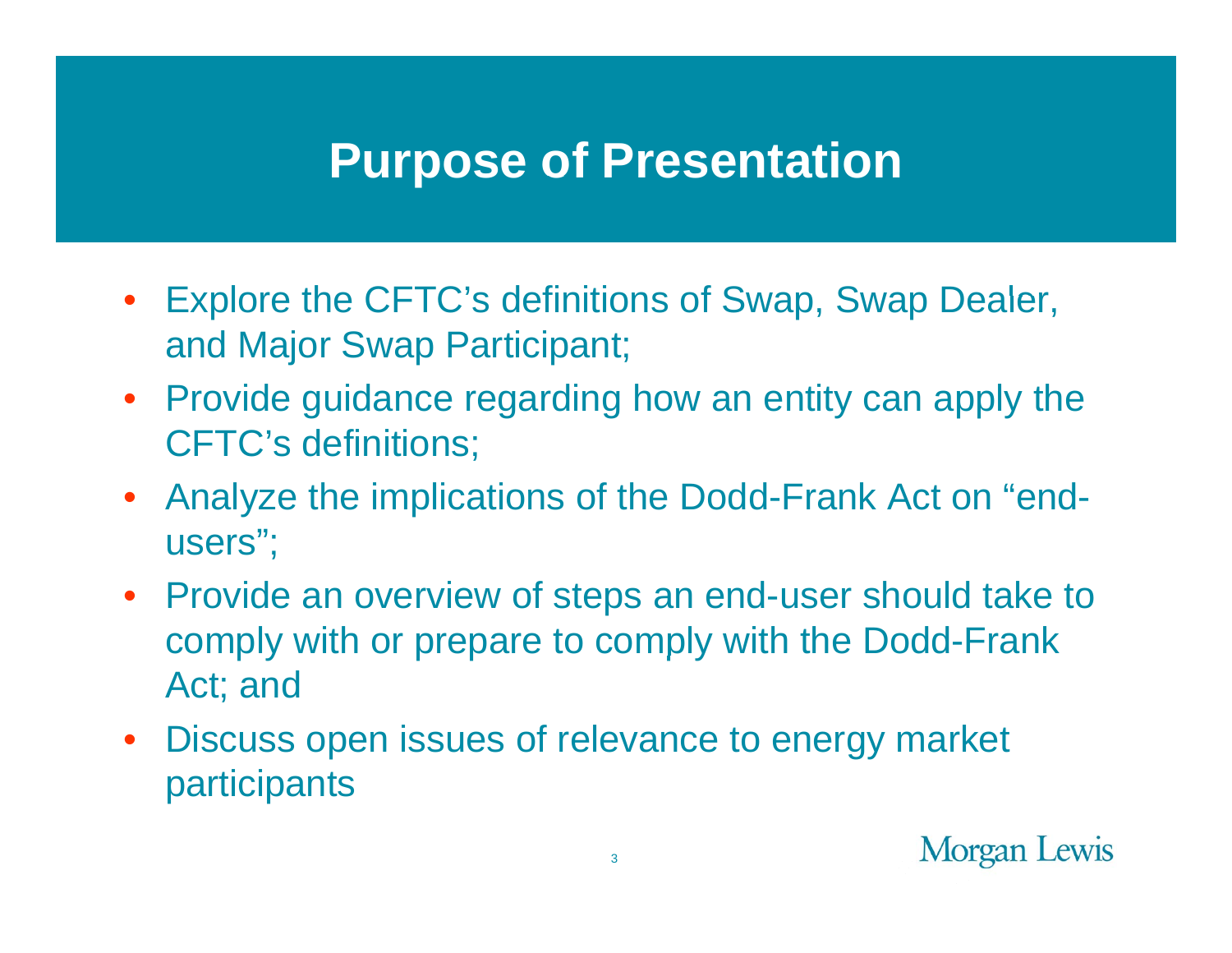# **Dodd-Frank Act: Wh t i it ? What is its purpose?**

- Title VII of the Dodd-Frank Act is designed to establish a comprehensive framework regulating the United States swap markets. Title VII pursues this initiative by:
	- Amending the Commodity Exchange Act ("CEA") in a number of ways; and
	- • Directing the Commodity Futures Trading Commission ("CFTC") to undertake a variety of rulemaking initiatives.
- Title VII is almost exclusively focused on swaps. If an entity engages in swap transactions, that entity will be impacted by the CFTC's Title VII-related rulemakings.
	- • Entities that do not engage in swap transactions, but engage in other trading activities, could be impacted by other provisions in the Act.

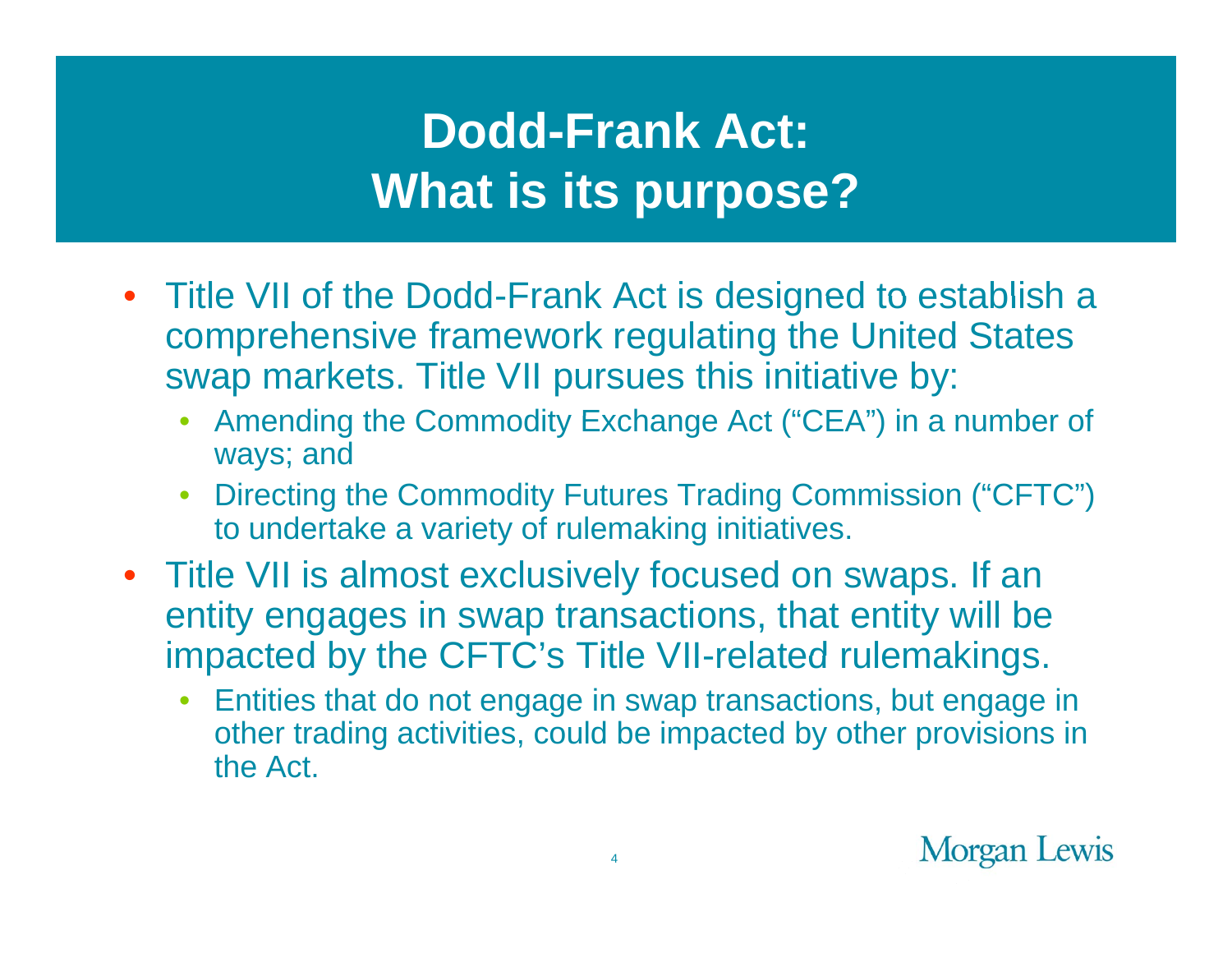

# **Definitions** and Application

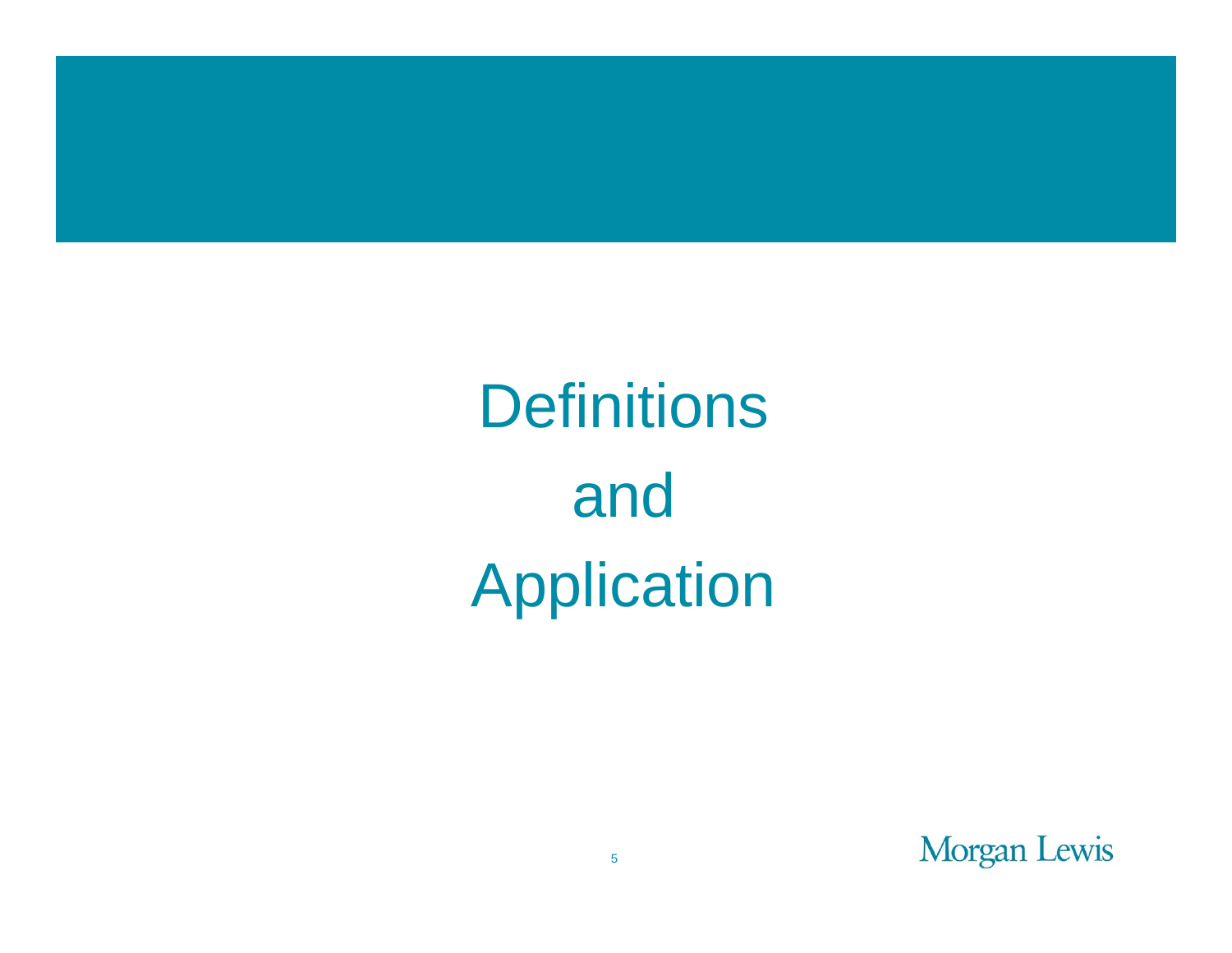# **Dodd-Frank Act: Wh t i "S "? What is a "Swap"?**

- $\bullet$ Section 721 of the Dodd-Frank Act defines a swap:
	- • Any agreement, contract or transaction that is a "put, call, cap, floor, collar, or similar option of any kind that is for the purchase or sale, or based on the value, of one or more interest or other rates, currencies, commodities, securities, instruments of indebtedness, indices, quantitative measures, or other financial or economic interests or property of any kind."
	- • Any arrangement that provides for "any purchase, sale, payment, or delivery (other than a dividend on an equity security) that is dependent on the occurrence, nonoccurrence, or the extent of the occurrence of an event or contingency associated with a potential financial, economic, or commercial consequence."
	- Any agreement known or in the future known as a "swap" unless the agreement is excluded or exempted.
- $\bullet$  A swap is not:
	- $\bullet$ The sale of a non-financial commodity for deferred shipment or delivery so long as the transaction is between commercial parties and is intended to be physically settled.
- $\bullet$  The Dodd-Frank Act intends to define a swap broadly, and provides the CFTC authority to amend the definition to include instruments designed to evade the enacted definition.

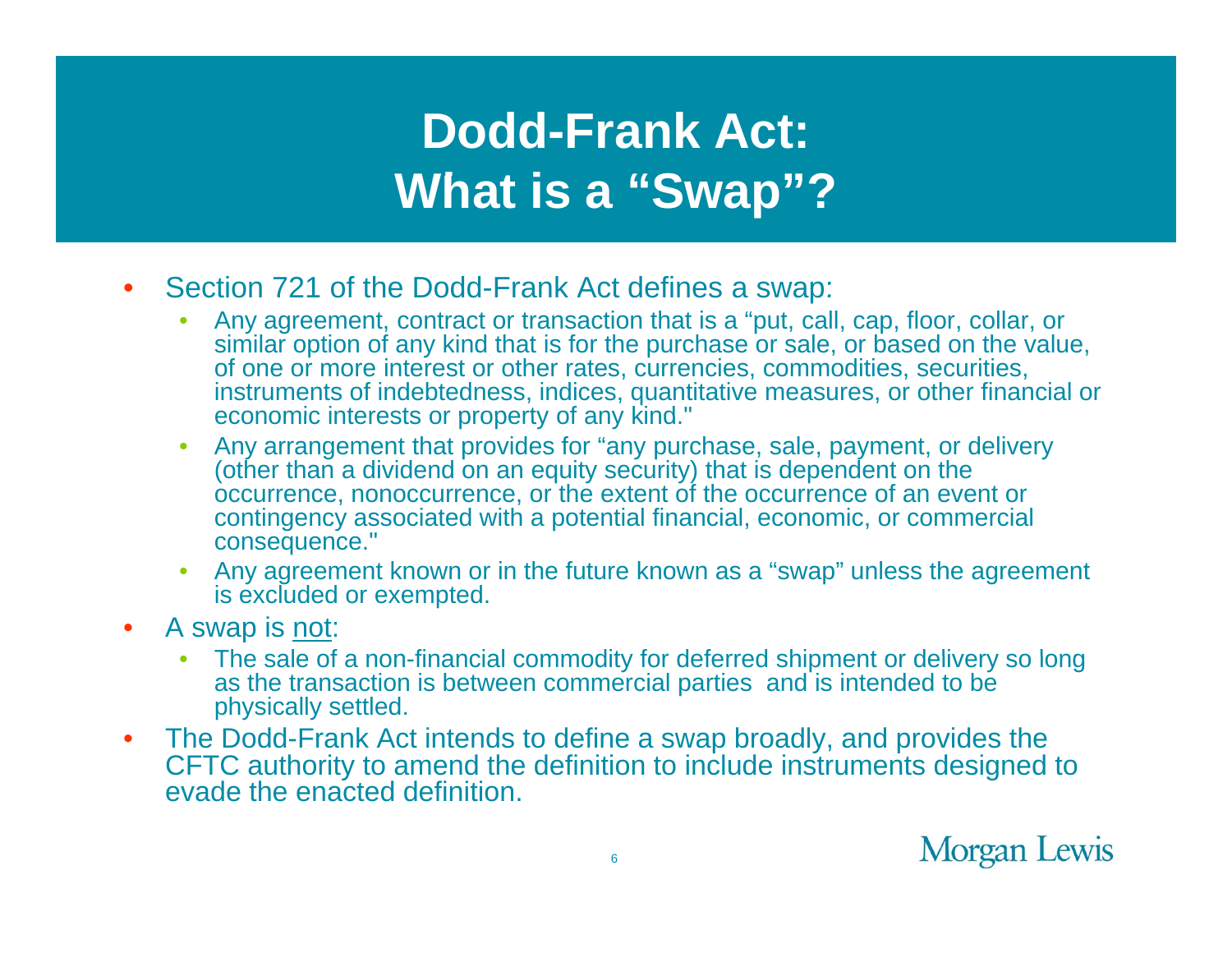# **Dodd-Frank Act: Wh t i "S "? What is a "Swap"?**

- $\bullet$ On July 10, 2012, the CFTC issued its Final Rule further defining "swap".
	- • The CFTC's Final Rule confirmed that options will be characterized as swaps.
- $\bullet$  The CFTC expressly excluded non-financial forward contracts between commercial parties from the swap definition.
	- • A forward contract is "any sale of a nonfinancial commodity or security for deferred shipment or delivery, so long as the transaction is intended to be physically settled."
	- The CFTC defined the contours of the exclusion for non-financial forward contracts.
		- A contract may still be considered a forward contract even if it includes optionality, is later booked out, or is a physical exchange transaction.

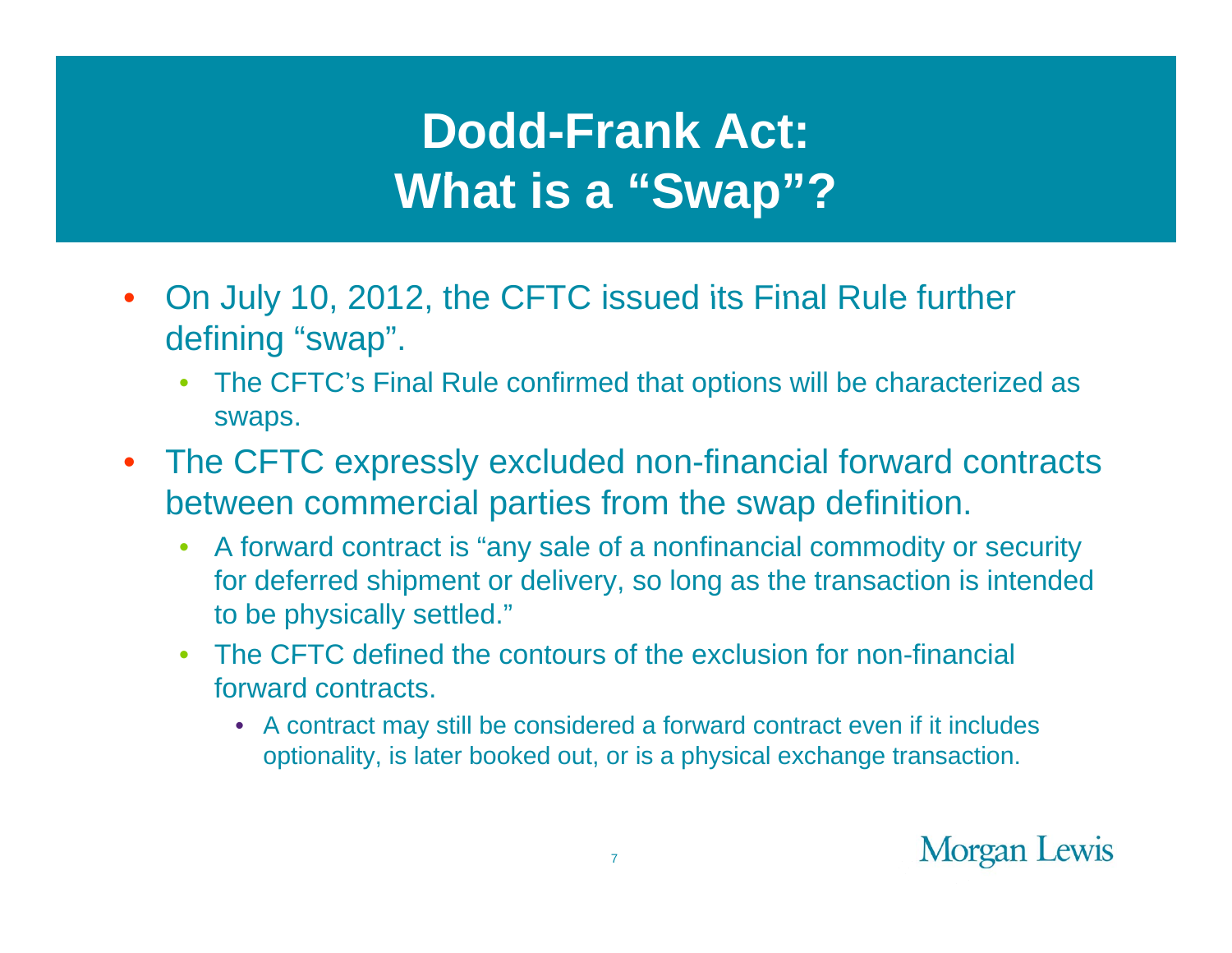# **Application: Swap**

- • Optionality:
	- • Price optionality:
		- Cannot target the delivery term, so that the predominant feature of the contract is actual delivery; and
		- Cannot be severed and marketed separately from the overall forward contract in which they are embedded.
	- Volumetric optionality:
		- Cannot target the delivery term, so that the predominant feature of the contract is actual delivery;
		- Cannot be severed and marketed separately from the overall agreement;
		- Intends to deliver and take delivery of the commodity if the option is exercised;
		- Both parties are commercial parties; and
		- The exercise or non-exercise of the embedded volumetric optionality is based primarily on physical factors (e.g., weather, operational considerations), or regulatory requirements, that are outside the control of the parties. Morgan Lewis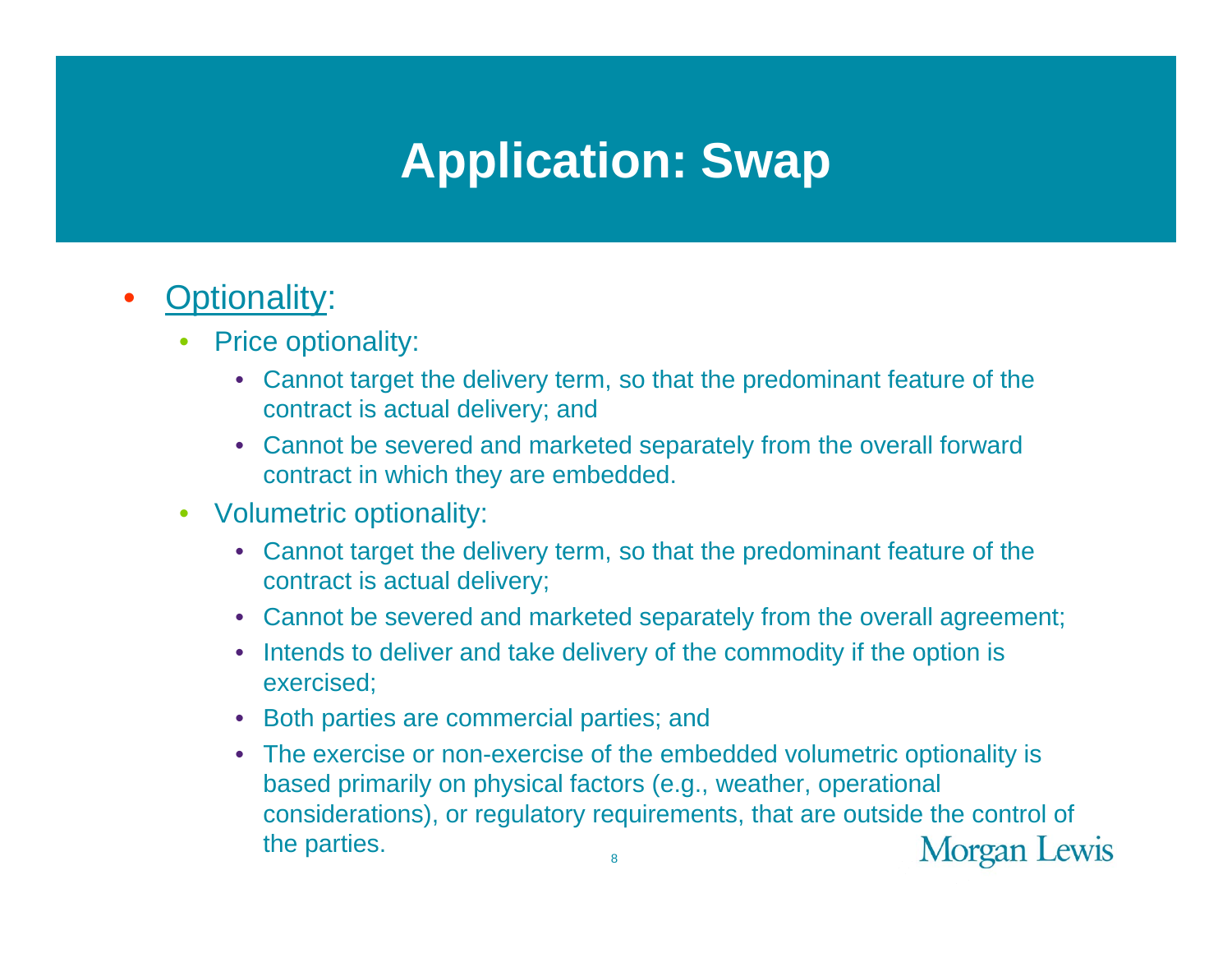# **Application: Swap**

#### •**Physical Exchange Transactions:**

- • Straightforward physical exchange transactions are forward contracts excluded from the definition of "swap."
- $\bullet$ • Book-outs:
	- • In order for the original contract to avoid being included in the "swap" definition, the book-out transaction must meet the CFTC's "Brent Interpretation " requirements.
		- A subsequent, independently negotiated transaction between commercial market participants that extinguishes the binding physical delivery obligation required by an earlier agreement; and
		- The book-out cannot have been provided for by the terms of the earlier agreement.
	- Physical netting agreements may qualify as a book-out transaction, •provided that the parties had intended when entering into the transactions to make or take delivery of the commodity covered by the transaction.Morgan Lewis 9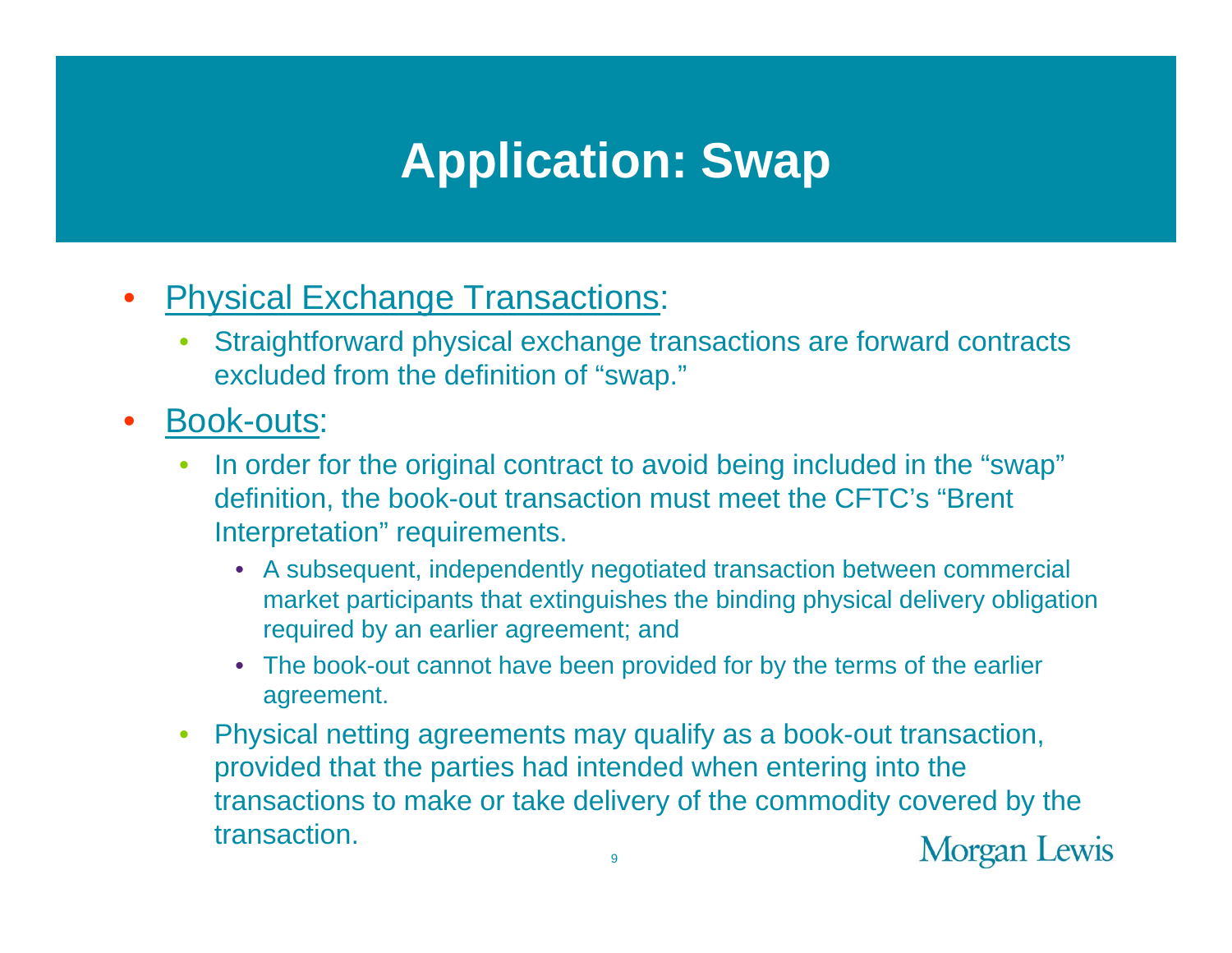#### **Dodd-Frank Act:**

### **limpact on Entities Engaging in Swap Transactions**

- The extent of the impact of the Dodd-Frank Act and CFTC regulations turns on whether an entity is a Swap Dealer or Major Swap Participant.
	- •• The Dodd-Frank Act defines:
		- A Swap Dealer as any person who holds itself out as a dealer in swaps, makes a market in swaps, regularly enters into swaps as an ordinary course of business, or engages in activities causing the person to be commonly known as a dealer or market maker.
		- A Major Swap Participant as any person who is not a swap dealer and maintains a substantial position in swaps whose positions create substantial counterparty exposure that could adversely affect the U.S. banking system or financial markets; or is a highly leveraged financial entity with substantial swap positions that is not subject to capital requirements.

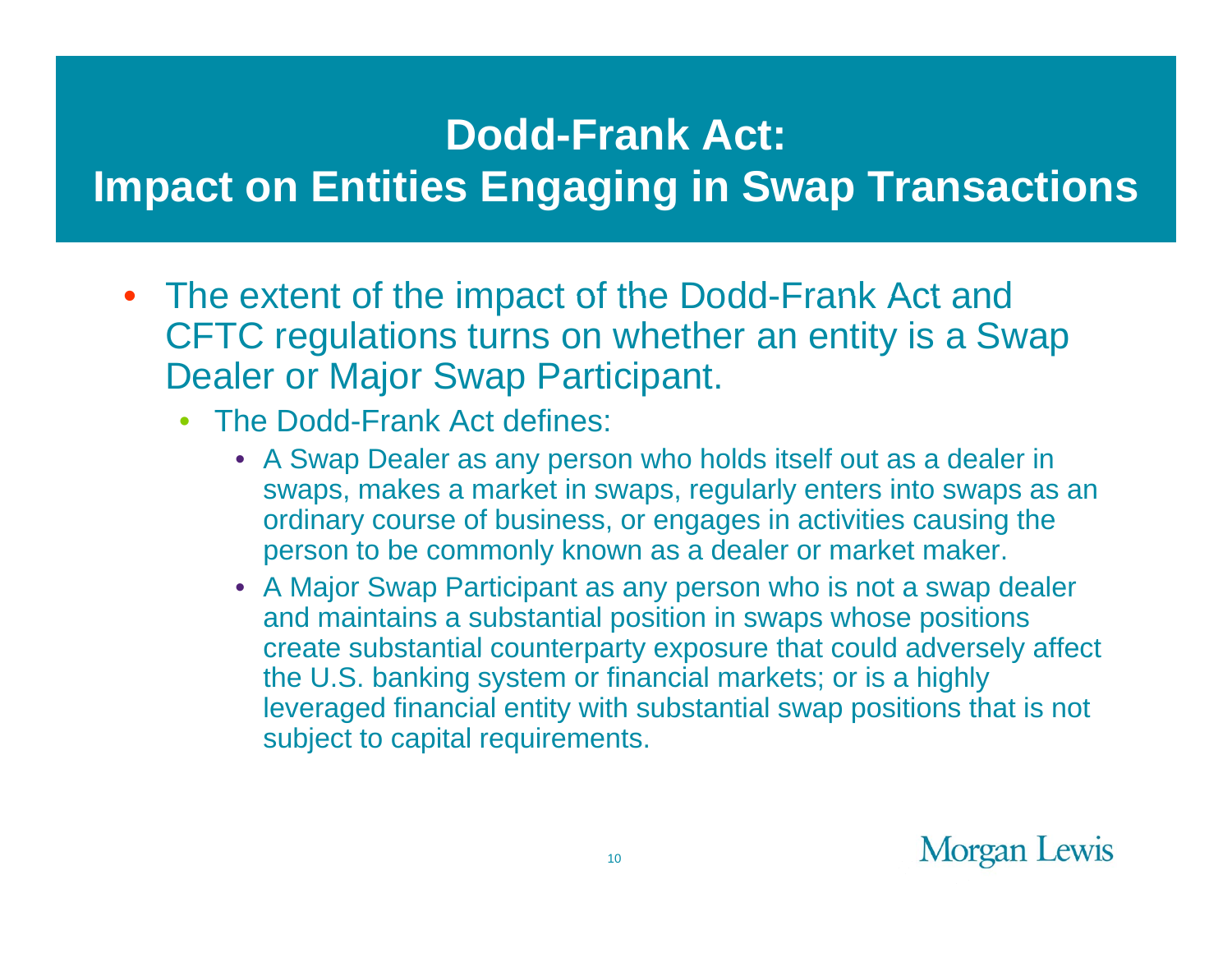### **Application: Swap Dealer**

- •The Swap Dealer definition is qualitative.
	- • That is, it turns on whether an entity undertakes typical dealing activities or may be perceived as a dealer irrespective of the volume of trading activity.

#### $\bullet$ Some key questions to ask:

- • Do you contact potential parties to solicit interest in transacting in a swap or express availability to provide liquidity to counterparties regardless of the direction your business unit would take with respect to the transaction?
- • Do you enter into swaps with the primary purpose of satisfying the business or risk management needs of the counterparty?
- $\bullet$  Do you develop new types of swaps or customize swaps and inform potential counterparties that the swaps are available for trading?
- • Do you have an identifiable swap trading business or maintain a separate profit and loss statement for swap activity?
- •• Do you quote on a commodity exchange or respond to requests made by potential counterparties for bid or offer prices or rates?

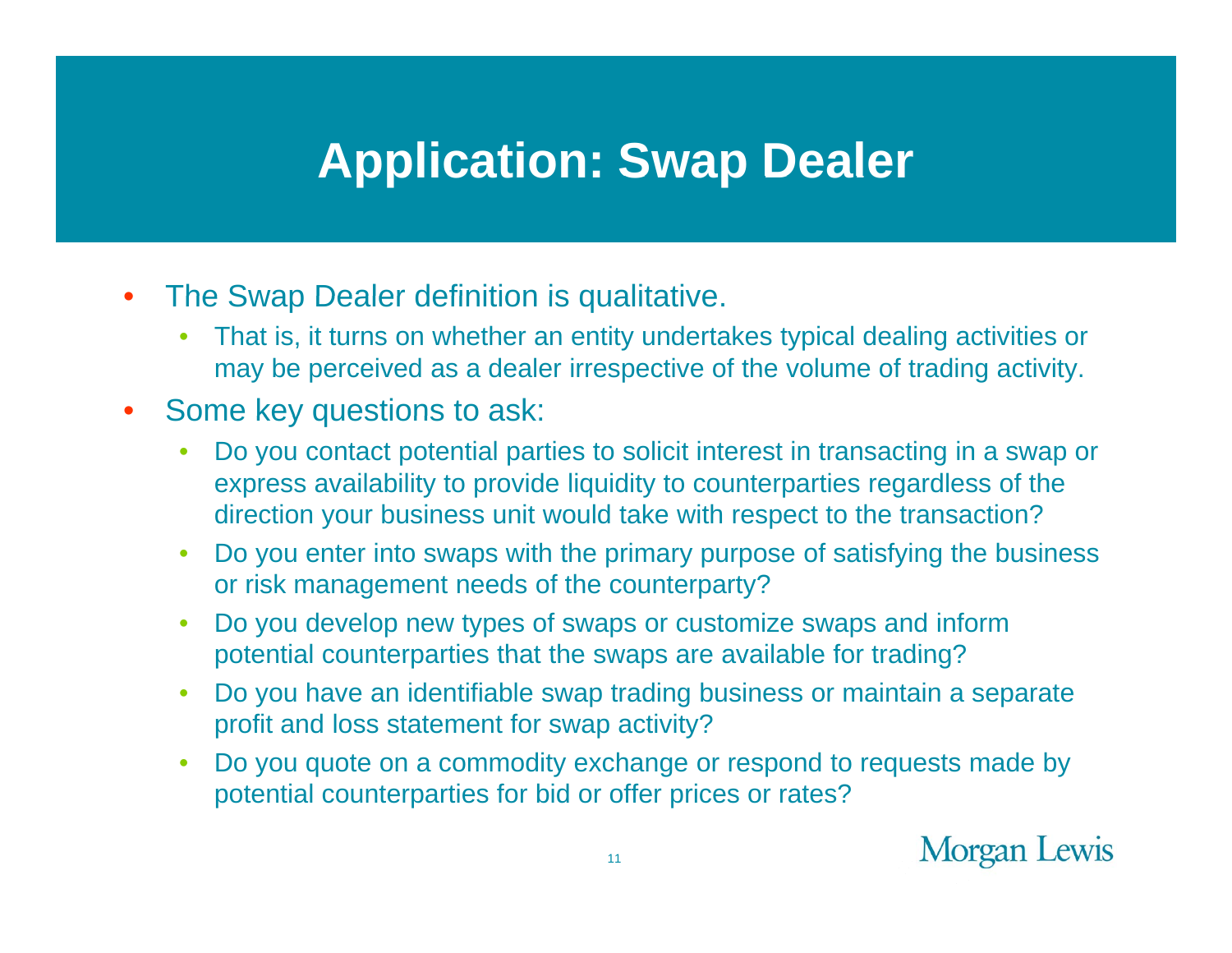### **Application: Swap Dealer**

- $\bullet$ When considering whether an entity's activities would constitute dealing, the entity should separately identify:
	- 1. Swaps that are entered into for the purpose of hedging or mitigating commercial risk; and
	- 2.Swaps entered into between two majority-owned affiliates.
- $\bullet$  In both instances, the swaps are to be excluded from any analysis into whether an entity is a Swap Dealer.
- $\bullet$  A *de minimis* exception also exists.
	- $\bullet$  Aggregate notional amount of swaps entered into over the prior 12 months in connection with dealing activities must not exceed \$8 billion.
	- $\bullet$  Aggregate notional amount of swaps entered into just with "special entities" over the prior 12 months in connection with dealing activities must not exceed \$25 million.

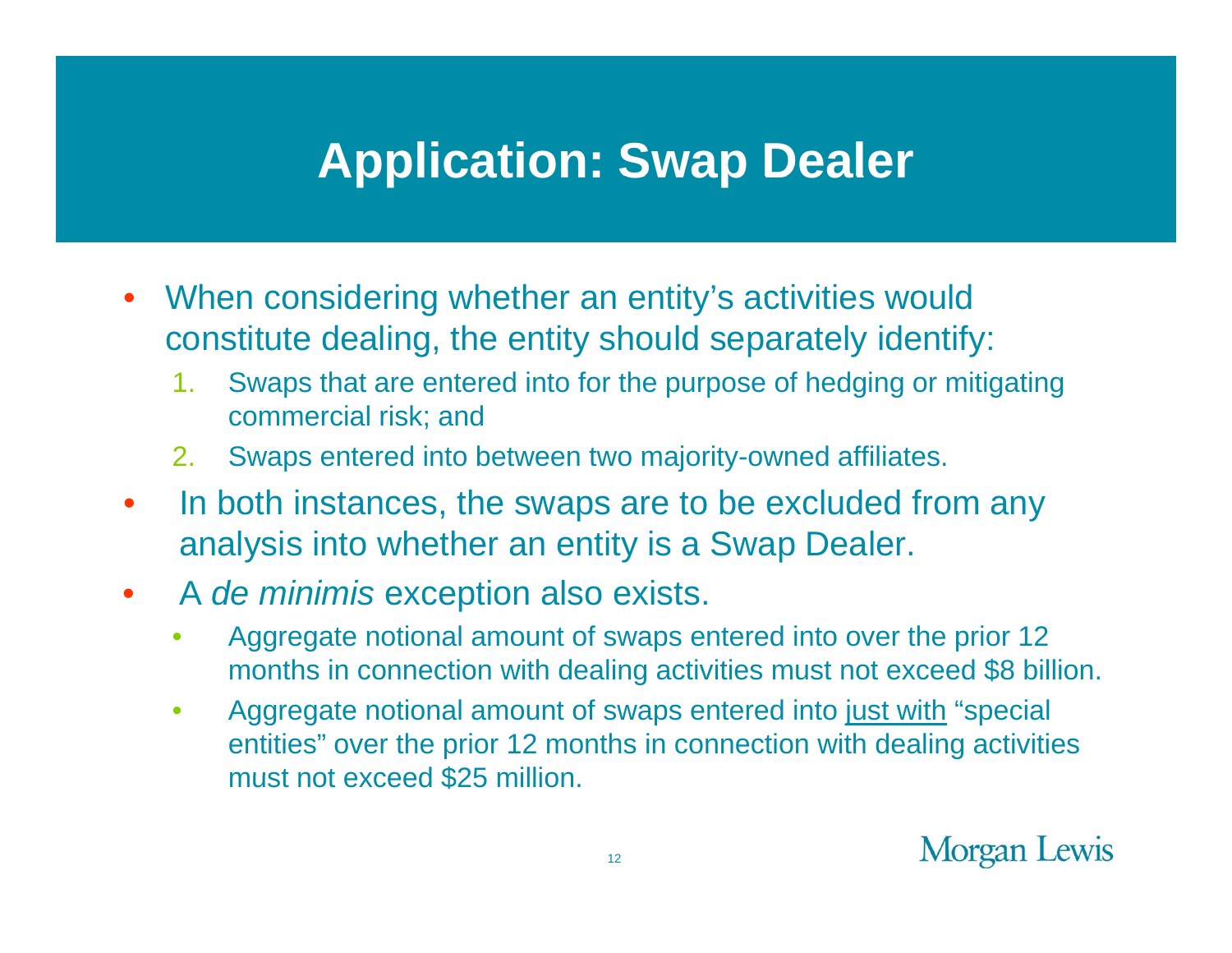# **Application: Major Swap Participant**

• For commodity swaps:

|                                                                                                        | <b>Substantial</b><br><b>Position</b> | <b>Substantial Counterparty</b><br><b>Exposure</b> |
|--------------------------------------------------------------------------------------------------------|---------------------------------------|----------------------------------------------------|
| <b>Current Uncollateralized</b><br><b>Exposure</b>                                                     | \$1 billion                           | \$5 billion                                        |
| <b>Current Uncollateralized</b><br><b>Exposure plus Aggregate</b><br><b>Potential Outward Exposure</b> | \$2 billion                           | \$8 billion                                        |

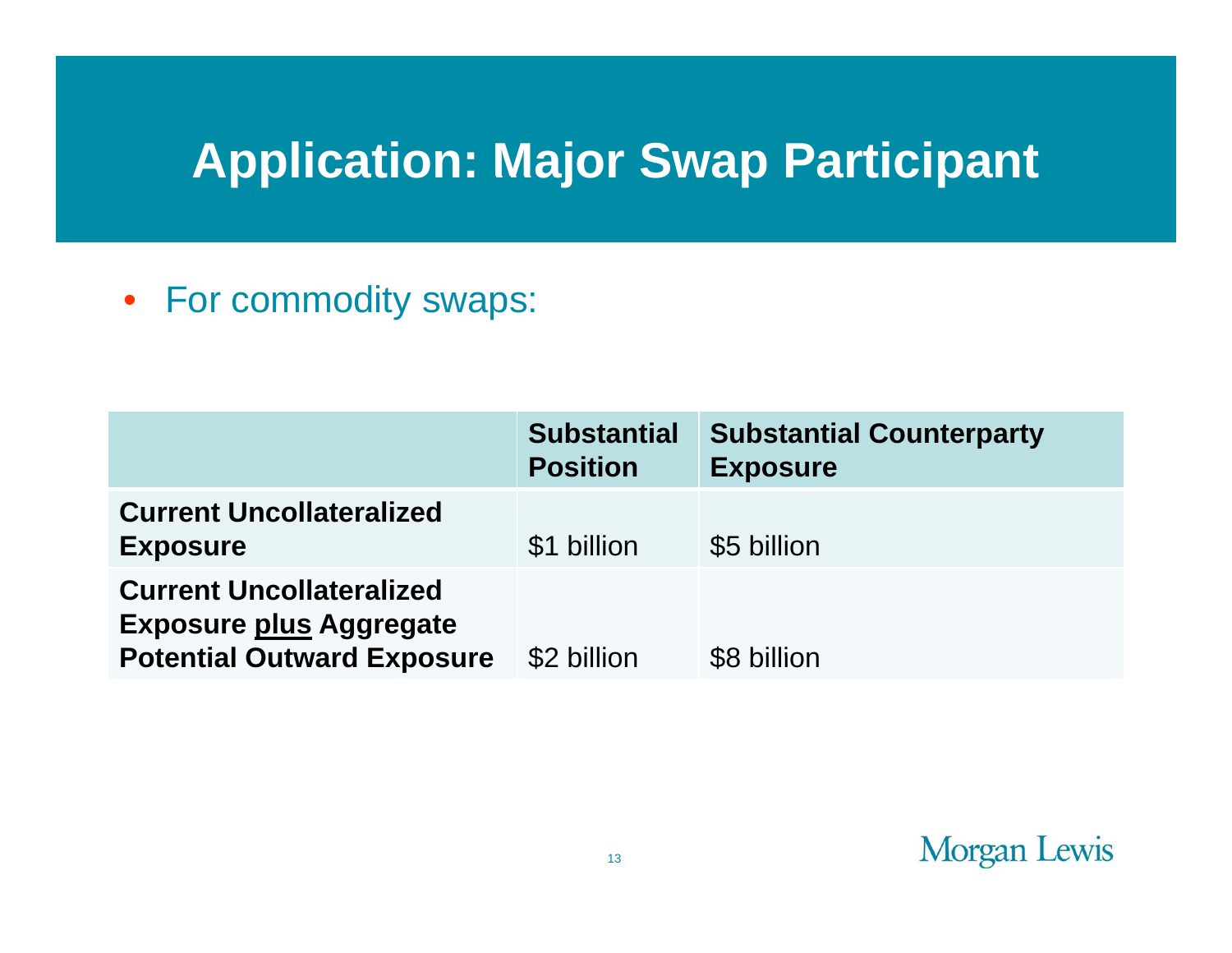# End-Users and the Dodd-Frank Act

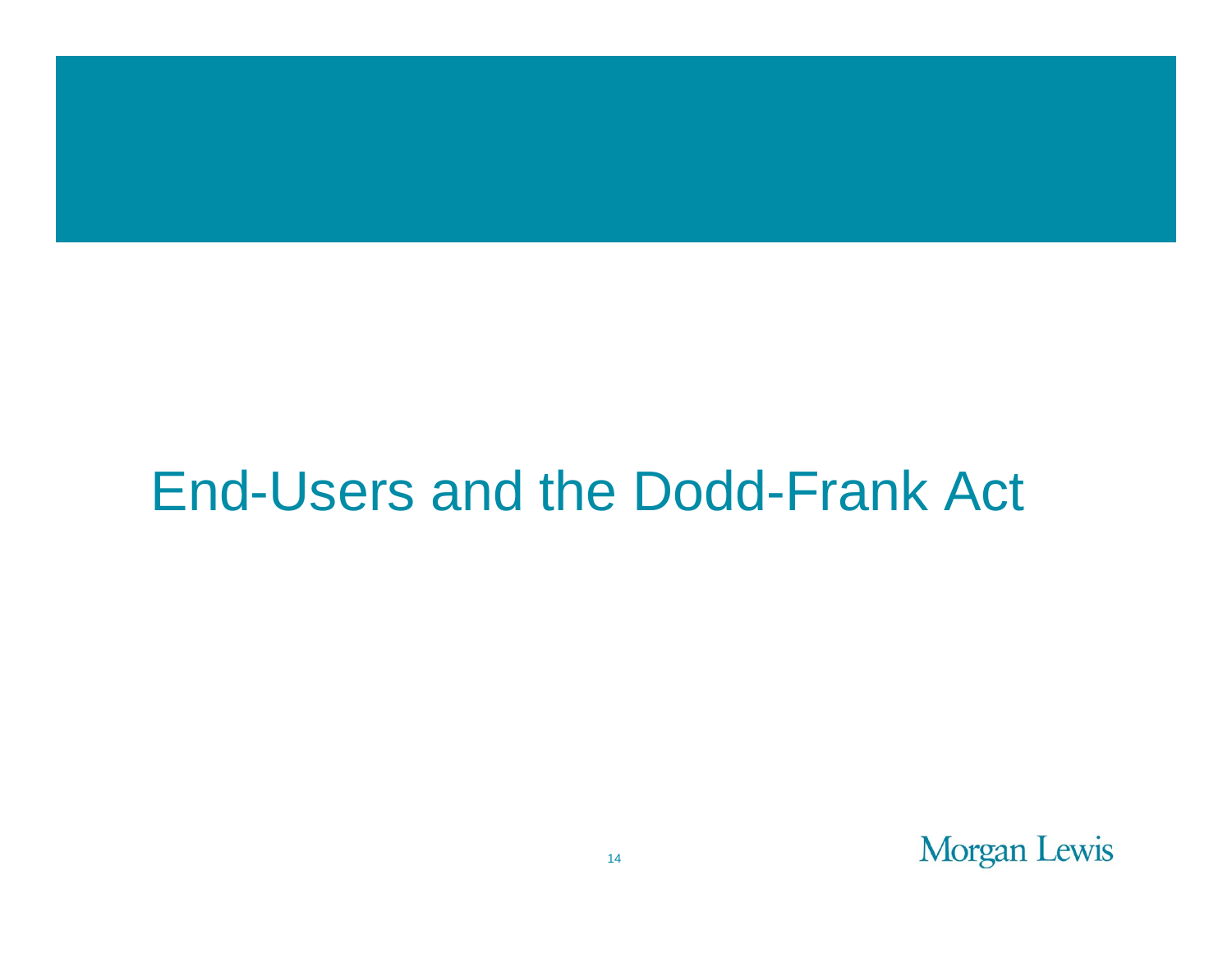- The Dodd-Frank Act will impact end-users in four primary ways through new compliance requirements:
	- $\bullet$ Mandatory clearing and trade execution;
	- •Mandatory position limits;
	- Record retention; and
	- •Reporting.

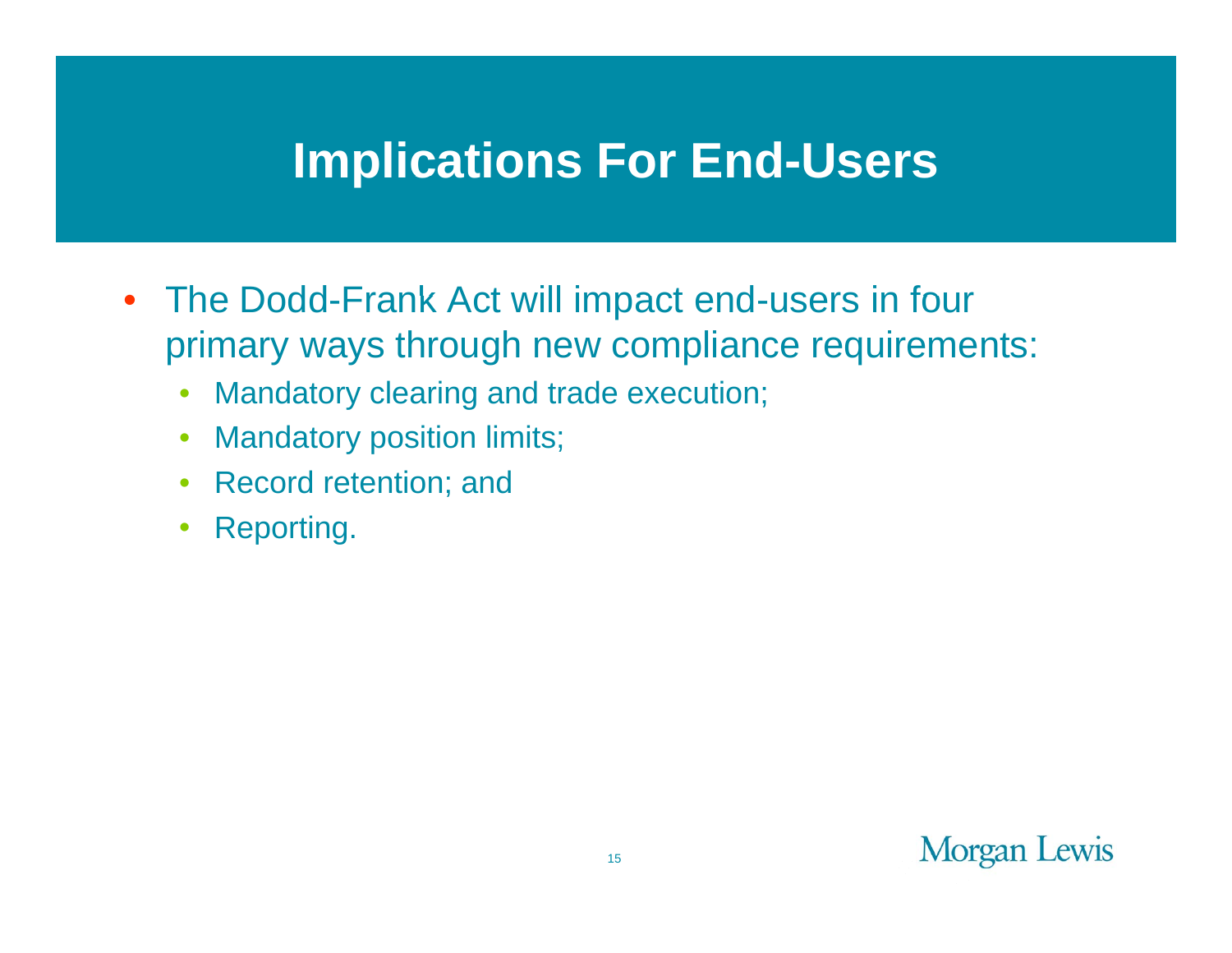#### $\bullet$ Mandatory Clearing and Execution

- • General Rule:
	- All swaps are required to be cleared if the CFTC determines that the type of swap must be cleared.
		- It is expected that most categories of swaps will be subject to the mandatory clearing requirement.
	- All swaps that are required to be cleared and are made available for trading on a SEF are required to be executed on a SEF.
- • Exception:
	- $\bullet~$  A non-financial end-user may elect to avoid the mandatory clearing and execution requirements of the Dodd-Frank Act (on a transaction-by transaction basis) for swaps entered into for the purpose of hedging.
	- To elect the exemption, the end-user must receive approval by a committee of its Board.

**Morgan Lewis**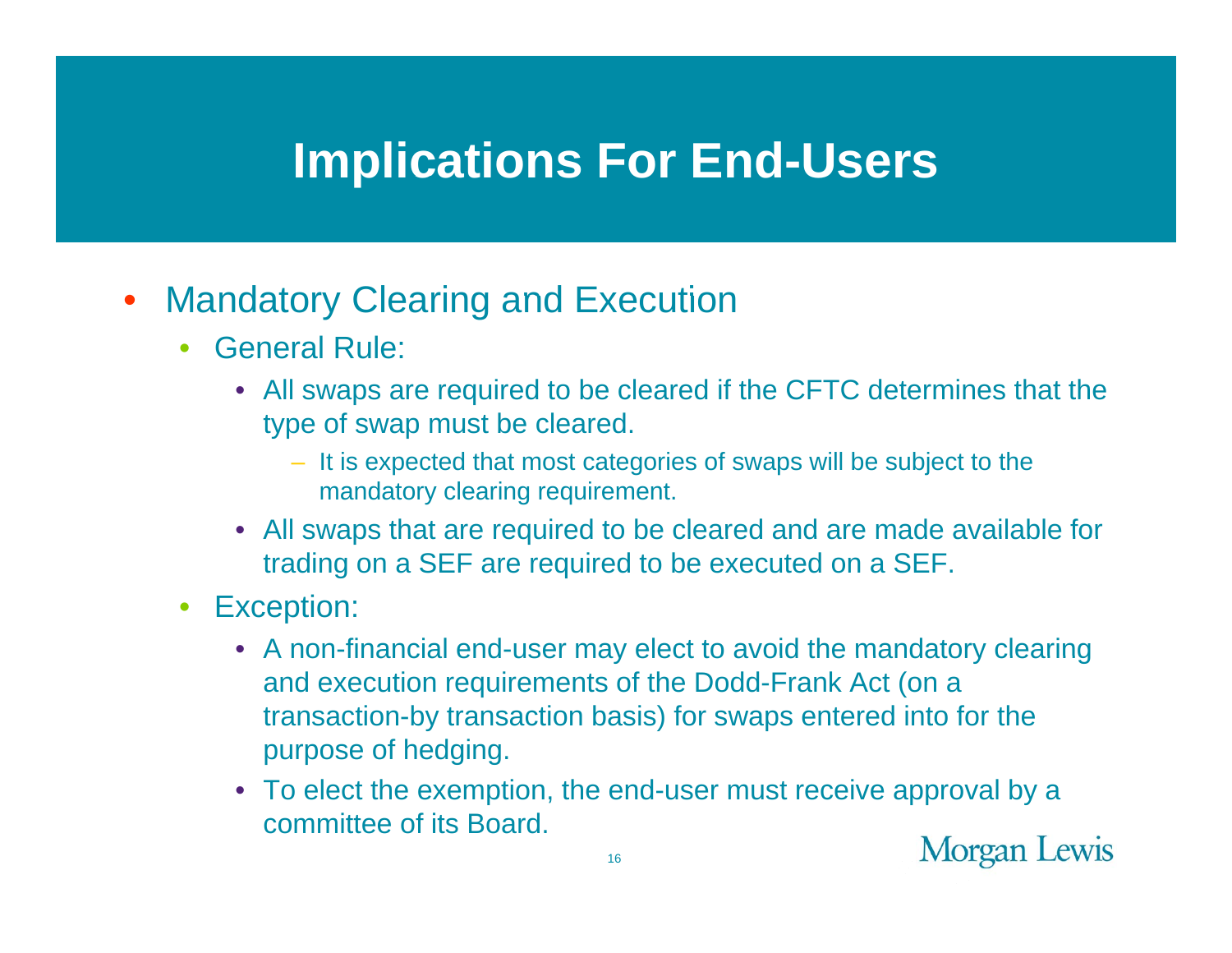#### $\bullet$ Position Limits

- • The spot month and non-spot month position limits established by the CFTC are applicable to all entities engaging in swap transactions, including end-users.
- • With respect to swaps relating to energy commodities, the position limits apply to futures, options, and linked contract in the following Core Referenced Futures Contracts:
	- NYMEX Henry Hub Natural Gas;
	- NYMEX Light Sweet Crude Oil;
	- NYMEX New York Harbor Gasoline; and ,我们也不能会有什么。""我们的人,我们也不能会有什么?""我们的人,我们也不能会有什么?""我们的人,我们也不能会有什么?""我们的人,我们也不能会有什么?"
	- NYMEX New York Harbor Heating Oil.

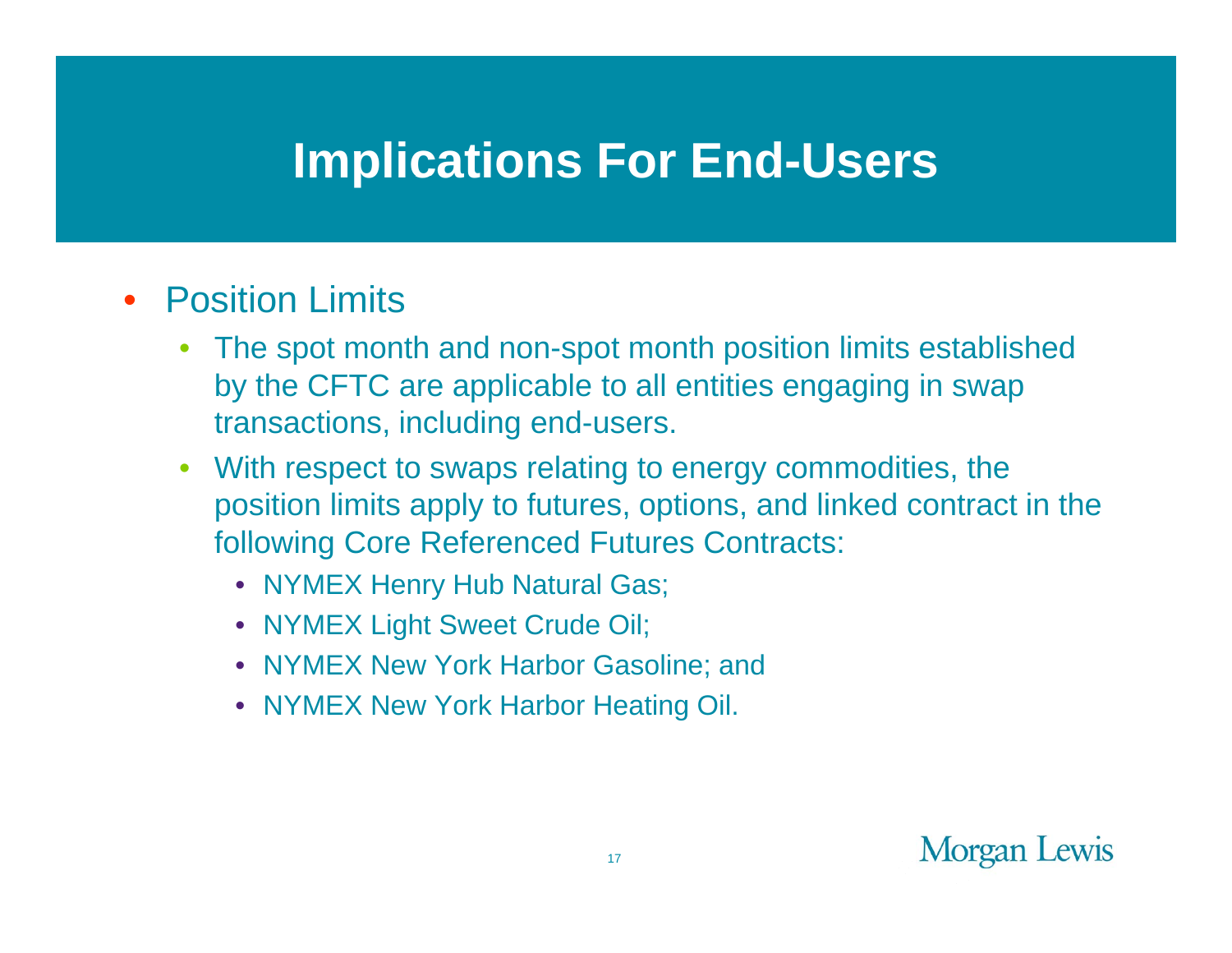#### •Record Retention

- • Historical Swaps that expired before April 25, 2011:
	- $\bullet$  For Pre-enactment Swaps, retain all information and documents possessed on October 14, 2010.
	- For Transition Swaps, retain all information and documents possessed on December 17, 2010.
- •• Historical Swaps that were in effect on or after April 25, 2011:
	- Retain the following information and documents with respect to these swaps:
		- Identity and value
		- Date and time of execution
		- Price volume and payment provisions
		- Whether the swap was accepted for clearing, and if so by whom
		- Modifications of the terms of the swap
		- Confirmation terms and any amendments
		- Master agreement (and any modifications)
		- Credit support agreement (including modifications)

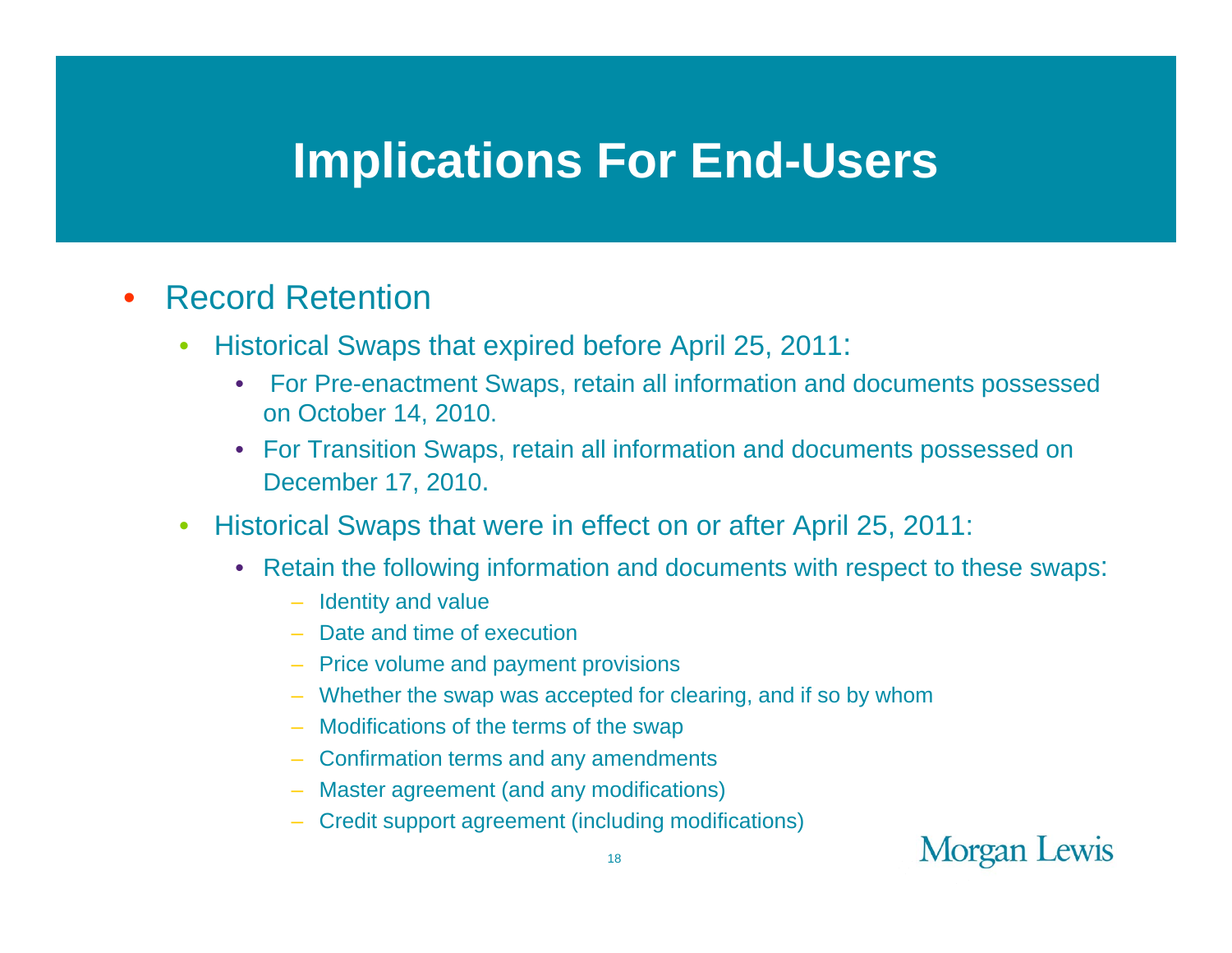#### $\bullet$ Record Retention

- • Swaps entered into after the effective date of the Final Rules:
	- The rules require much of the same information that has been required for Historical Swaps, but the characterization, quantity and format of the information to be maintained is more specific.
	- Also, end-users electing the end-user exemption from mandatory clearing must retain all records demonstrating that they are entitled to the end-user exemption and the basis for their exemption.
- Records must be retained throughout the life of the swap and for at least five years afterwards.
- • End-users are allowed to keep their records in paper or electronic form.

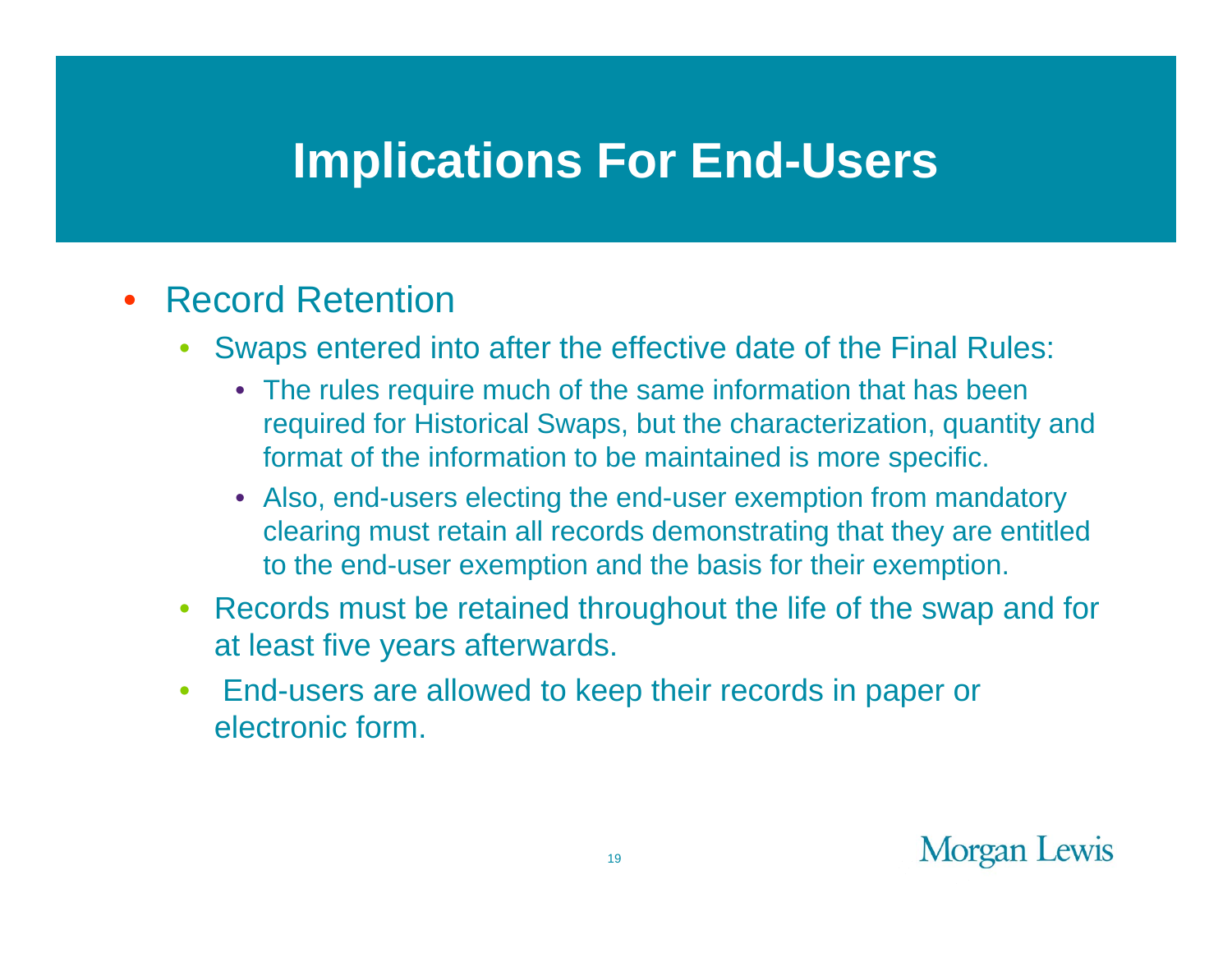#### • Reporting

- **Swaps executed on a trading facility**:
	- All reporting requirements for trades executed on a trading facility are done by the swap execution facility or the designated contract market. End-users must report any errors or omissions to the SEF or DCM where the swap was executed.

#### •**Reporting requirements for over -the -counter swaps: counter**

- End-users have no reporting obligations for over-the-counter swaps that they enter into with swap dealers or major swap participants.
- End-users that enter into a swap with another end-user, however, must determine which of the two end-users will be the "reporting party."
- End-users with reporting obligations can hire third-party service providers to submit required information to SDRs.

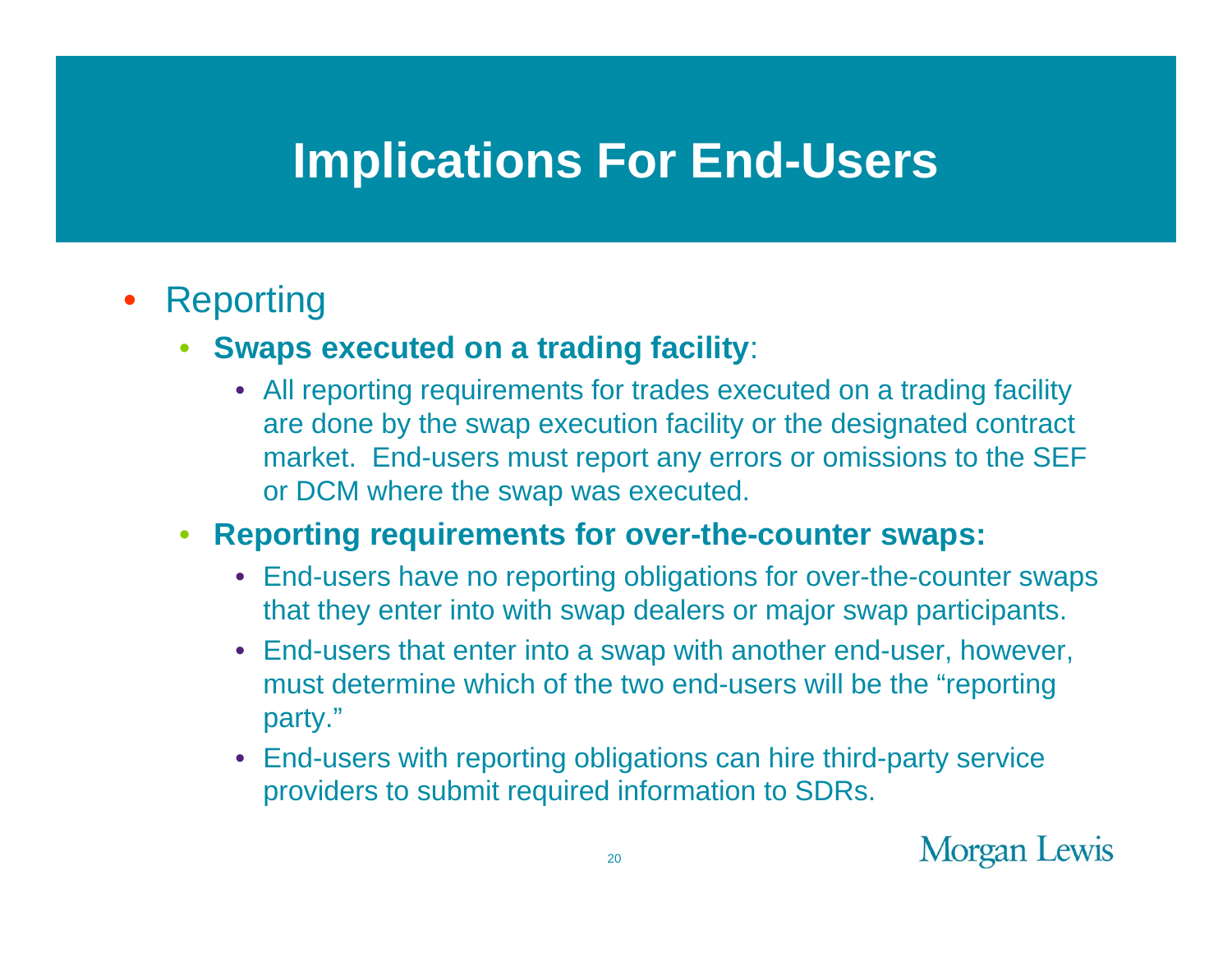#### •Reporting

- $\bullet$  If an end-user opts to become the "reporting party", it must report to the Swap Data Repository (SDR) "as soon as technologically practicable":
	- Swap transaction and pricing information, which includes the time and date of execution, whether the swap is cleared, effective and end dates, price information and timestamps;
	- Swap creation data, which include a swap's primary economic terms; and
	- Confirmation data, which includes swap transaction and pricing information, a number of other terms, and all of the terms agreed to in the confirmation, including the identity of the counterparties.
- $\bullet$ • If the swap is not cleared, the reporting party must report valuation data on a daily basis and on the day on which a "life cycle event" occurs.
	- Life cycle events include assignments, novations, partial terminations, changes in cash flows, changes in the rates or changes in business structure.
	- The reporting party must also report the primary economic terms, including all terms of a swap that are matched or affirmed by the counterparties in verifying the swap terms.  $21$ **Morgan Lewis**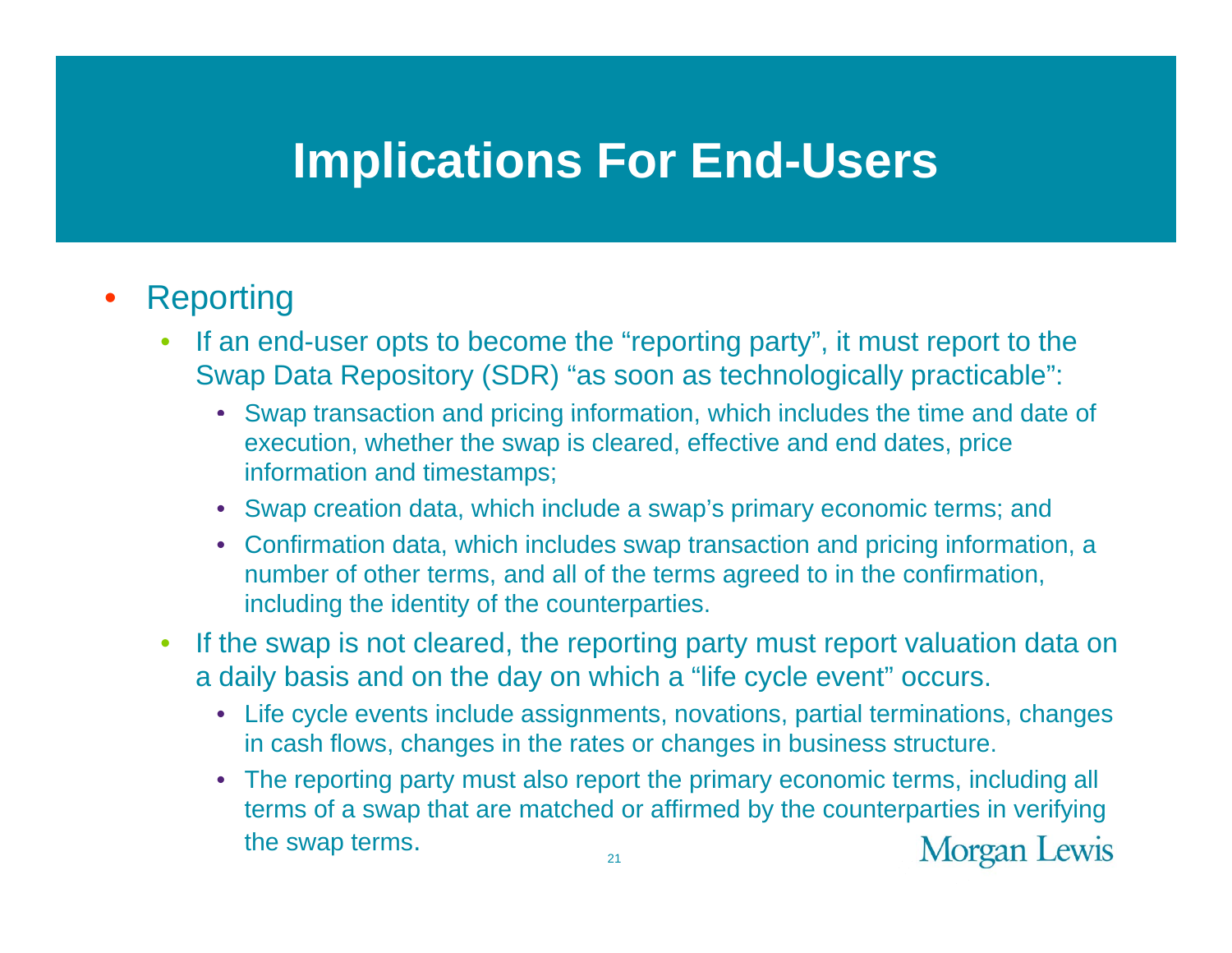# **Preparing for Compliance as an End User**

#### $\bullet$ • Obtain a Legal Entity Identifier

- • Necessary for every market participant that enters into over-thecounter swaps in order to satisfy Part 45 of the CFTC's regulations relating to recordkeeping and reporting
- $\bullet$  For example, even though an end-user is not the Reporting Entity if its counterparty is a Swap Dealer, the end-user will need to provide its Legal Entity Identify to its Swap Dealer counterparty
- $\bullet$  The Legal Entity Identifier may be obtained at: https://www.ciciutility.org

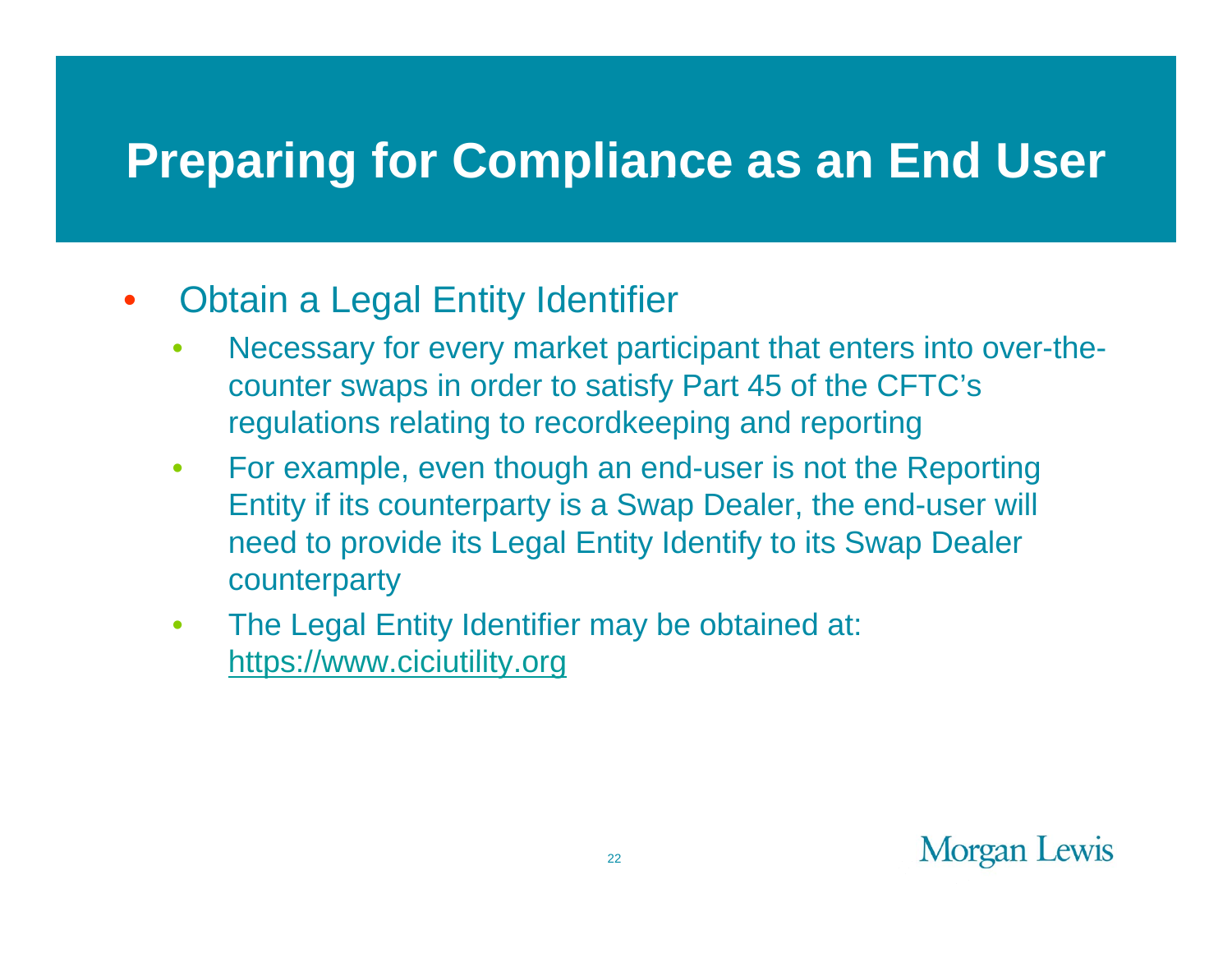# **Preparing for Compliance as an End User**

#### •Adhere to ISDA Protocol

- • For entities that:
	- $\bullet$  Have an ISDA Master Agreement in place with a party that is likely to register with the CFTC as a Swap Dealer; and
	- • Would like to continue to trade over-the counter derivatives under that ISDA Master Agreement
- $\bullet$ Under the Protocol, all market participants:
	- $\bullet$ Will be giving representations;
	- $\bullet$ Should become familiar with these representations; and
	- $\bullet$ • Should take any internal actions needed to give the representations.
- • Details regarding the Protocol may be found at: <u>http://www2.isda.org/functional-areas/protocol</u> management/protocol/8

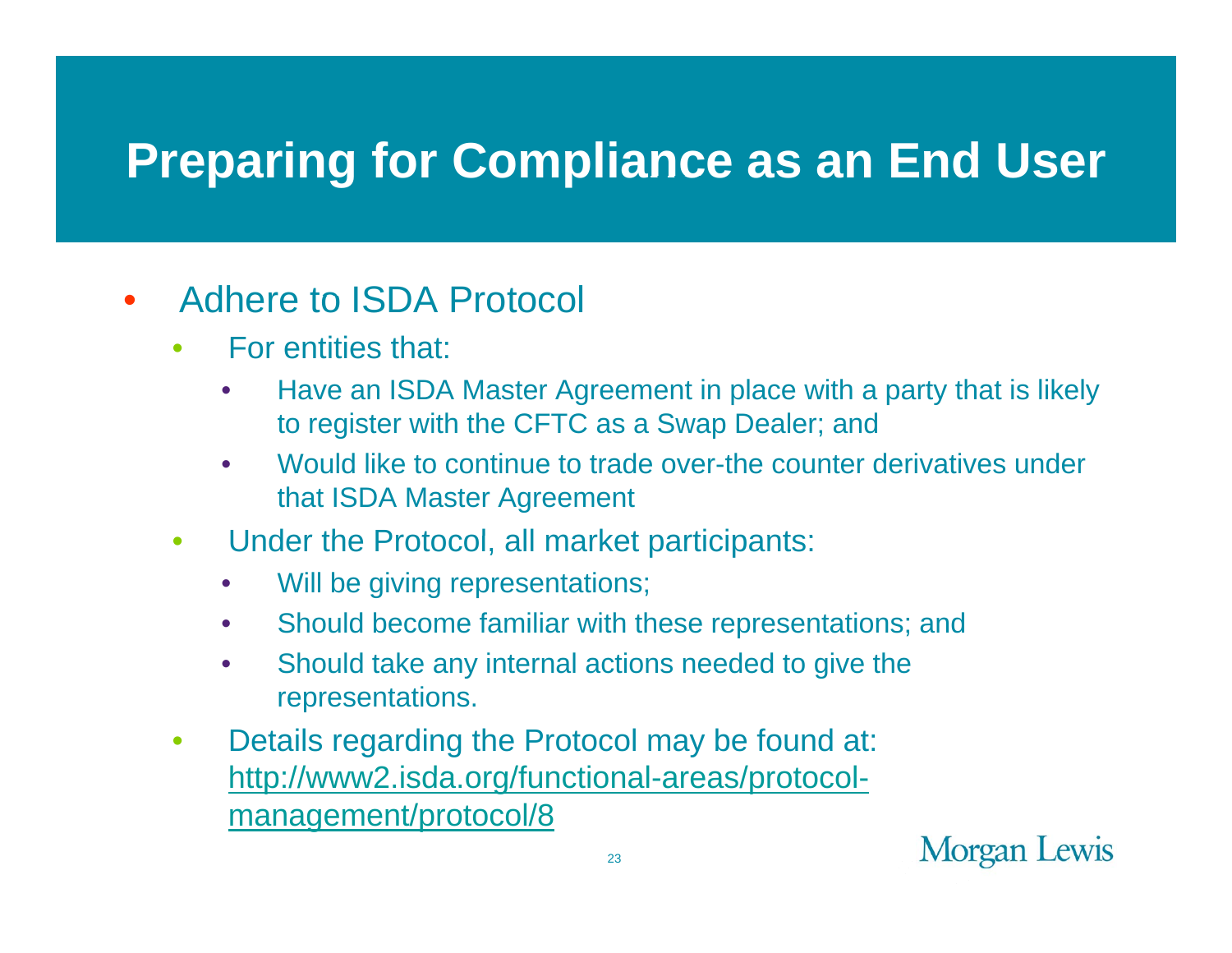### **Preparing for Compliance as an End User**

- Obtain Board authority authorizing <sup>a</sup> committee to elect the end-user exemption from mandatory clearing and execution
	- The SEC Filer's Board is required to either approve the election of the end-user exemption on a swap-by-swap (or categorical) basis . Alternatively, the Board may delegate the responsible to an "appropriate committee"
	- End-users should receive Board approval of a resolution that delegates the authority to elect the end-user exemption to a committee.

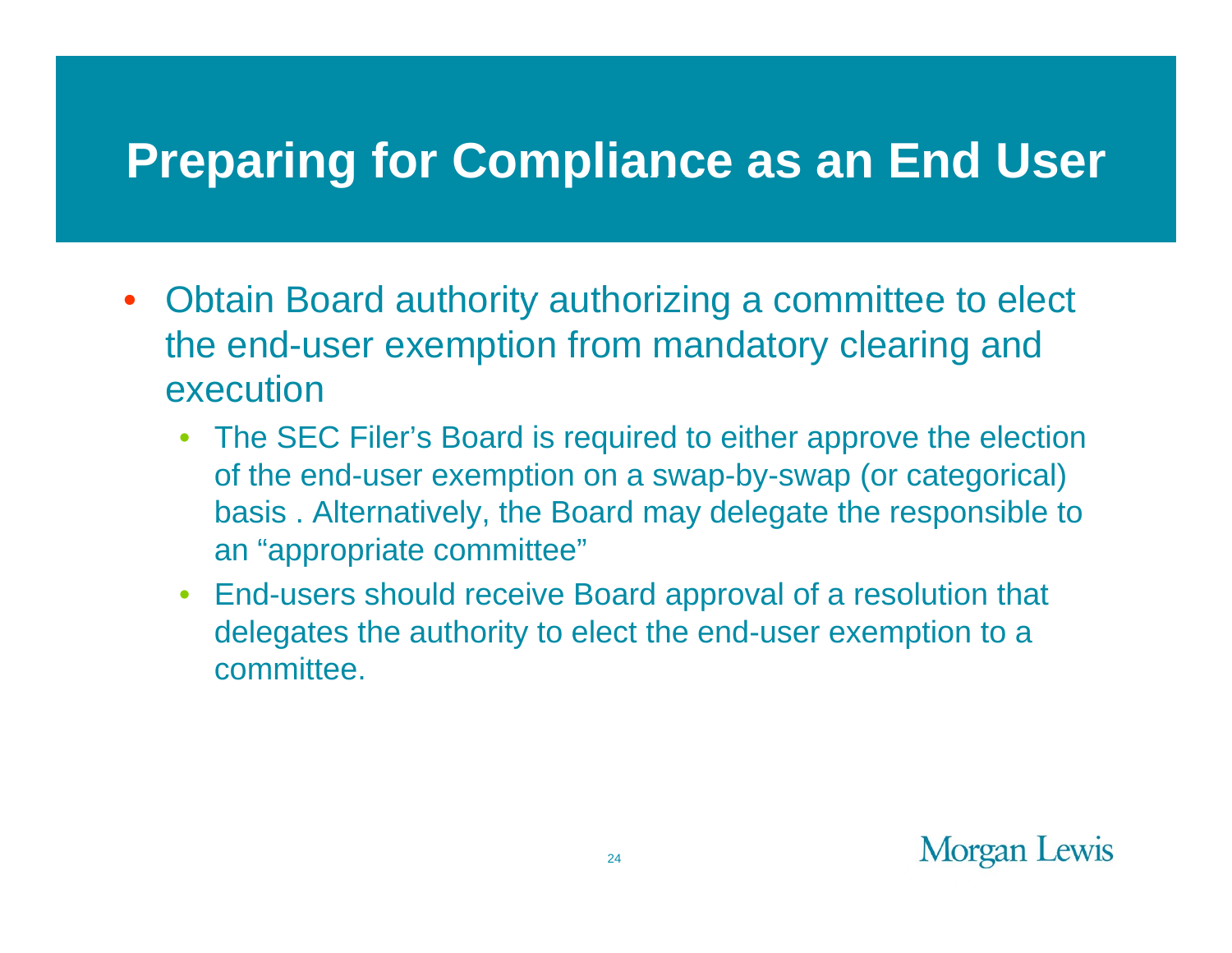- $\bullet$ Inter-affiliate clearing exemption
	- •The CFTC issued a proposed rule on August 16, 2012.
	- • The proposed rule will have minimal (if any) impact on end-users because they may elect to use the end-user exemption for transactions undertaken for the purpose of hedging.
	- The proposed rule would greatly benefit Swap Dealers and Major Swap Participants because they may not elect to use the end-user exemption.

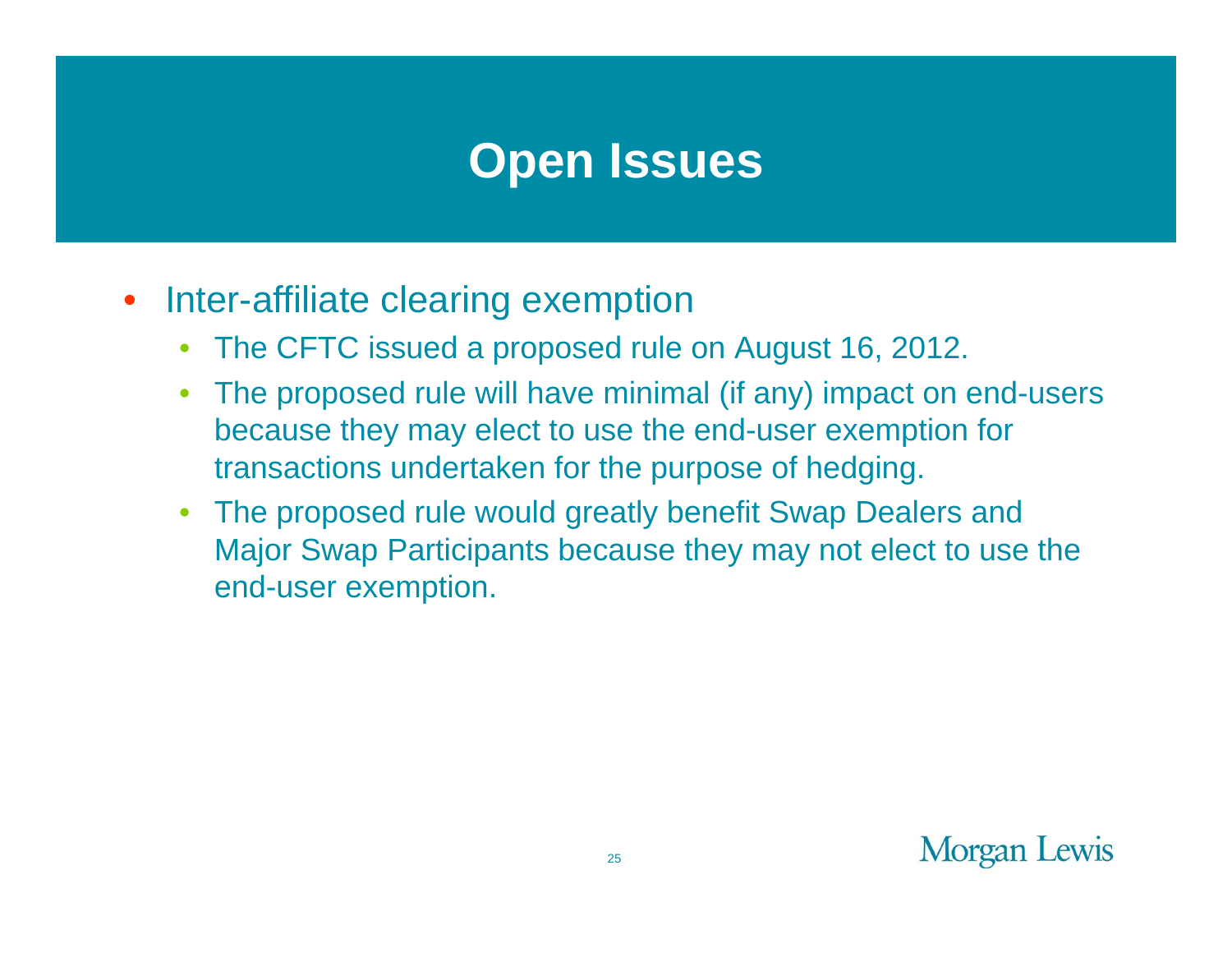- $\bullet$  Natural gas storage and transportation contracts
	- The 7<sup>th</sup> prong of the CFTC's volumetric optionality test has given rise to concern in the energy industry with respect to whether natural gas storage and transportation contracts would be considered swaps due to their embedded optionality.
	- On August 23, ConocoPhillips filed comments with the CFTC requesting that the CFTC eliminate the 7<sup>th</sup> prong of the volumetric optionality test in order to ensure that such contracts, which are widely-used in the energy industry, do not get characterized as swaps.

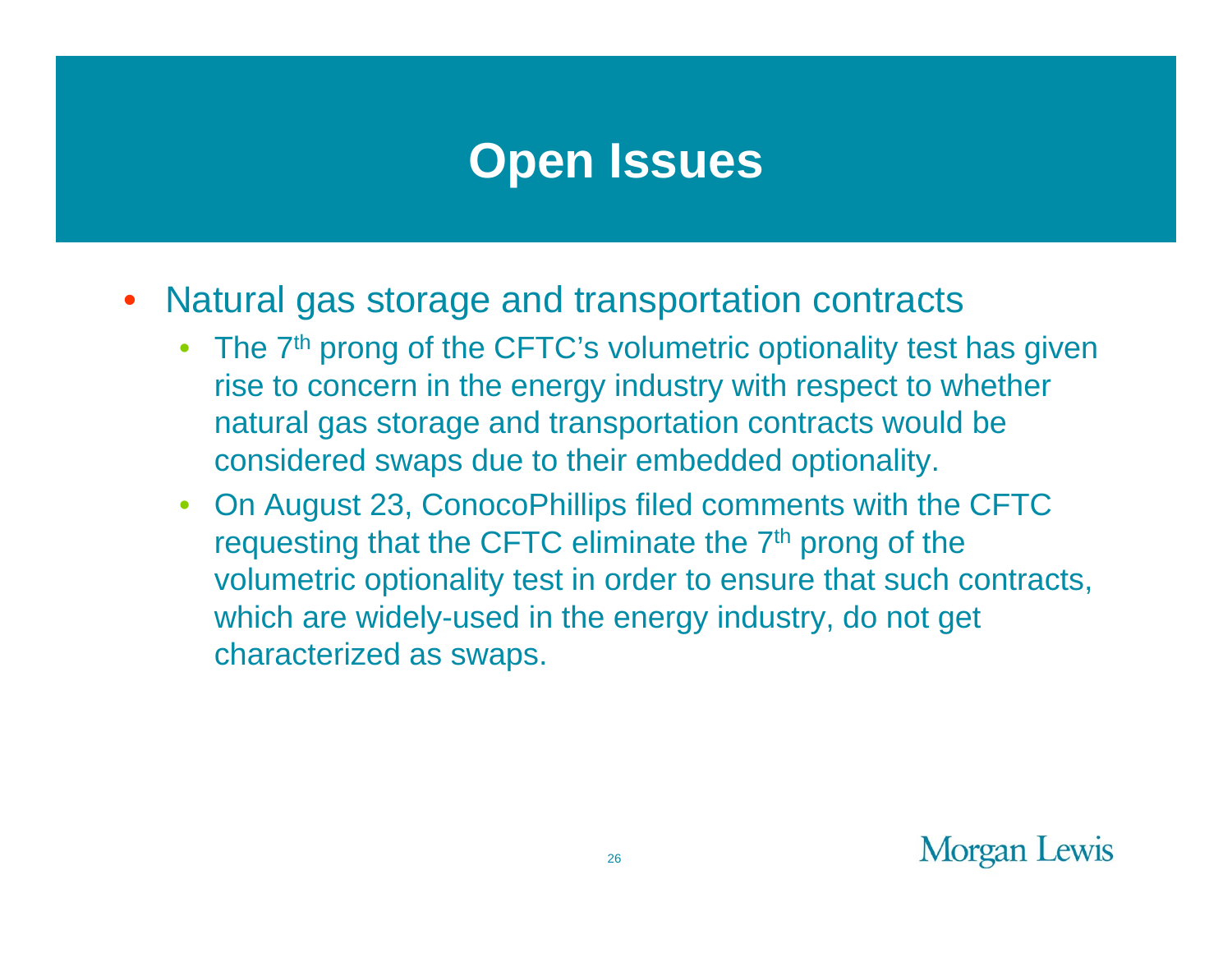- $\bullet$  Usage contracts
	- • Language in the CFTC's swap definitional rule suggests that contracts containing both a reservation charge and an additional charge for the use of the service constitute swaps.
	- Contracts containing such a fee structure are widely-used in the energy industry.
		- Natural gas storage contracts
		- Electricity tolling agreements
		- LNG re-gasification contracts
	- The CFTC has been requested to reconsider the language of the swap definitional rule

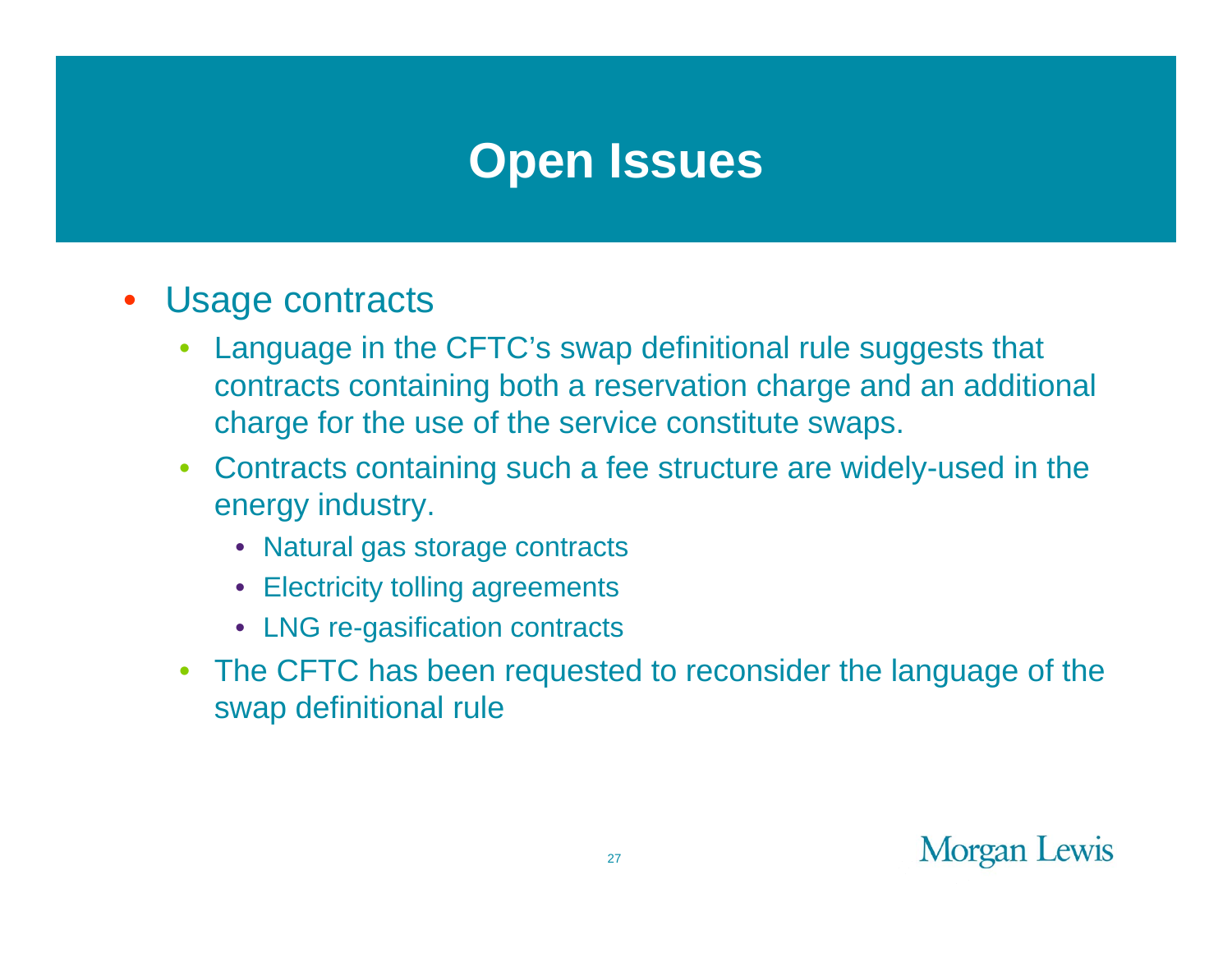- Transactions within RTOs and ISOs
	- On August 21, the CFTC issued a proposed rule that would exempt specifically defined FTRs, energy transactions, forward capacity transactions, and reserve or regulation transactions, that are offered or sold in a RTO or ISO from the provisions of the Commodity Exchange Act ("CEA")and the CFTC's regulations.
		- The transaction must have been entered into by persons who are "appropriate persons" or "eligible contract participants," as defined in the CEA Act
		- The Tariff applicable to the transaction must have been approved or permitted to take effect by FERC or the PUCT
	- The CFTC's general anti-fraud, anti-manipulation and enforcement authority would remain applicable.

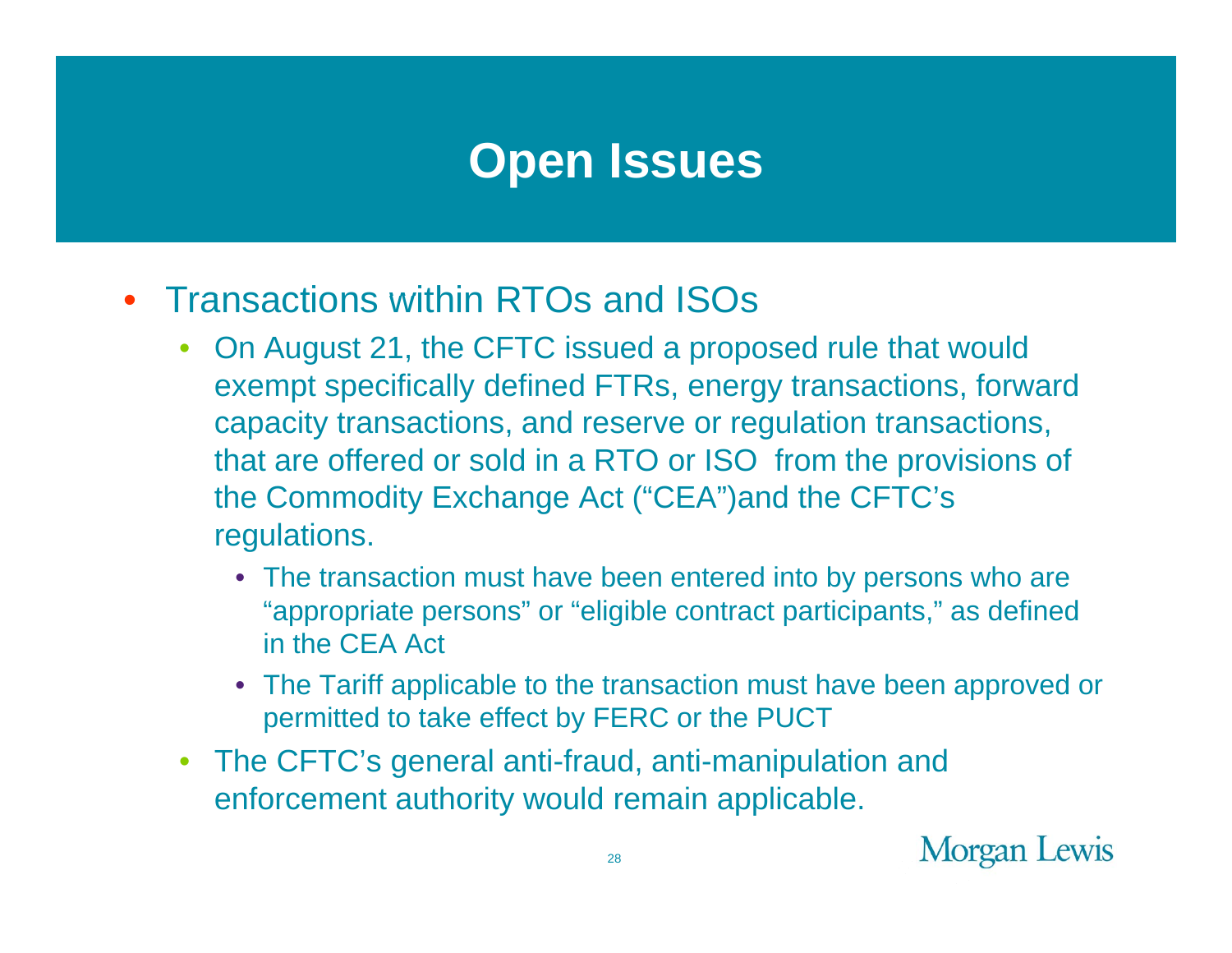- Aggregation of Position Limits
	- Presently, the CFTC's position limit rule requires swap positions to be aggregated for among entities that share a common ownership exceeding 10%
	- The CFTC has proposed a rule that would increase the aggregation threshold to over 50%. If adopted, entities that share a common ownership between 10.1% and 50% would not need to aggregate positions if certain conditions are met

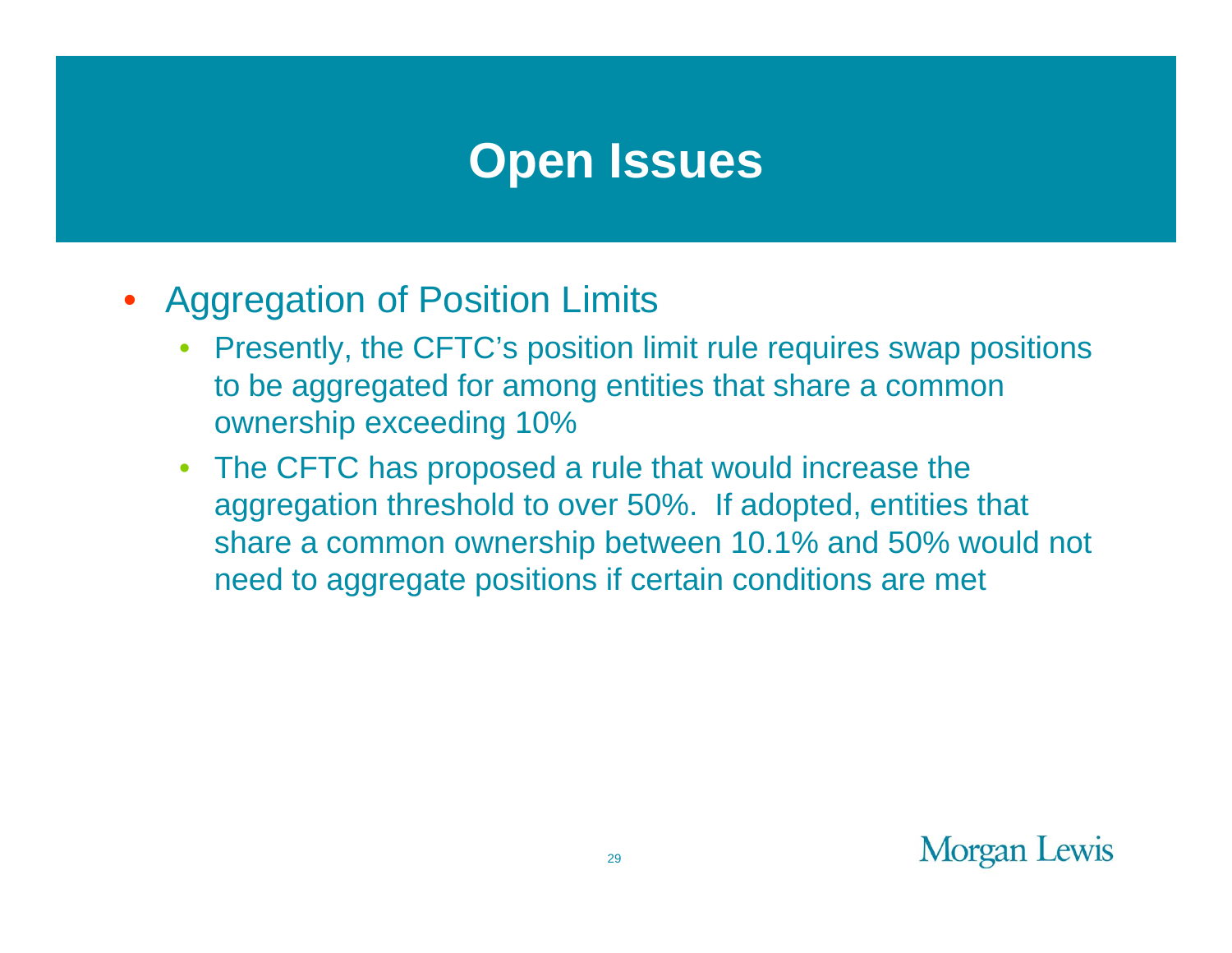- CFTC and FERC Coordination
	- Section 720 of the Dodd-Frank Act required FERC and the CFTC to enter into a MOU by the end of January 2011 delineating their respective authority and resolving conflicts concerning their jurisdiction.
		- This MOU is intended to resolve the issues raised in *Hunter v. FERC*, in which the D.C. Circuit addressed several arguments that FERC did not possess jurisdiction to investigate allegations of manipulation in the futures markets.
	- To date, FERC and the CFTC have not issued an MOU.